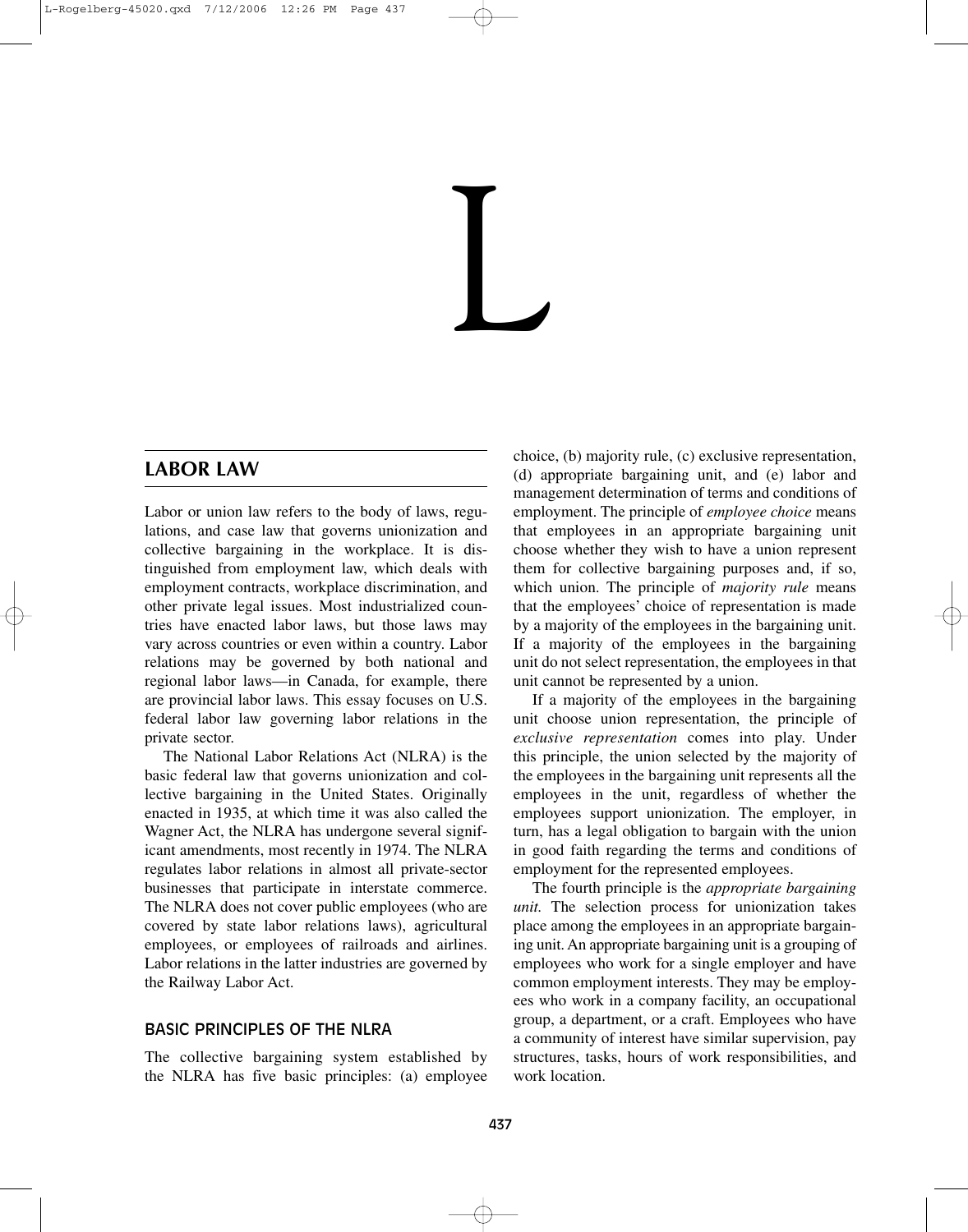#### 438———**Labor Law**

The fifth principle is *union and management determination of terms and conditions of employment*. The employer has an obligation to bargain in good faith with the union representing its employees, and the union has an obligation to bargain in good faith with the employer. Neither party has an obligation to agree, however. The terms and conditions of employment are determined by the parties' negotiations, which are influenced by the bargaining power of the parties, manifested in their use of economic weapons such as a strike, lockout, or employer replacement of strikers. The purpose of these economic weapons is to move the parties toward agreement, even if one party concedes. The law does require that the parties reduce an agreement to writing. An agreement in writing is generally enforced through a grievance procedure that ends in binding arbitration.

#### BASIC RIGHTS UNDER THE NLRA

The NLRA gives employees the right to bargain collectively; to form, join, and assist unions (called *labor organizations*); and to engage in concerted activity for other mutual aid or protection. Thus, the NLRA is not limited to employees' attempts to unionize; it also protects the rights of employees to refrain from any activities related to collective bargaining or unionization.

Only those who are considered employees for the purposes of the act may exercise their rights under the NLRA. Supervisors, managerial employees, independent contractors, persons whose jobs are related to an employer's labor relations function, and persons who are employed in industries that are not covered by the NLRA are not considered employees for the purposes of the NLRA.

#### ADMINISTRATION OF THE NLRA

The NLRA is administered by the National Labor Relations Board (NLRB), an administrative agency of the federal government. The NLRB consists of five members who serve staggered five-year terms. The NLRB members are nominated by the president and must be confirmed by the U.S. Senate. By the third year of a president's term, he or she will have appointed a majority of the board members. (There is a custom, however, that no more than three board members may be affiliated with one political party.) With its limited terms and appointment and confirmation process, the NLRB is designed to be an agency that changes in its composition—and to some extent, its views on labor relations—with the changing political climate of the country.

The NLRB has two main functions: determining representation and preventing unfair labor practices. In its representation function, the board determines whether a unit of non-union employees wishes to be represented by a union. Upon a showing of substantial interest—generally demonstrated by at least 30% of the employees in a bargaining unit signing union authorization cards designating the union as their collective bargaining representative and presenting the cards to an NLRB regional office—the board will initiate its representation procedures. After resolving any disputes regarding the bargaining unit, representation is typically determined through a representation election. For example, from October 1, 2002, through September 30, 2003, the NLRB conducted 2,797 representation elections. Employees chose representation in 1,458 of those elections (52.1%) and did not choose representation in 1,339 elections (47.9%).

The board's second major function is to prevent unfair labor practices. An employer commits an unfair labor practice under the NLRA when it discriminates, interferes with, or coerces employees who attempt to exercise their rights under the NLRA or when it refuses to bargain with a union that represents its employees. Examples of unfair employer labor practices include the following:

- Discriminating in hiring, promotion, or discharge in order to discourage membership in any labor organization
- Retaliating against an employee for filing charges or testifying under the act
- Interfering with union affairs by sending a management representative to spy on worker organizing meetings
- Attempting to control a union by helping a certain candidate (favorable to management) win election to a union office
- Refusing to bargain in good faith by changing the terms or conditions of employment without employee input during the term of the collective bargaining agreement

A union commits an unfair labor practice when it refuses to bargain in good faith with management, discriminates against an employee who wishes to exercise his or her right to refrain from union activity,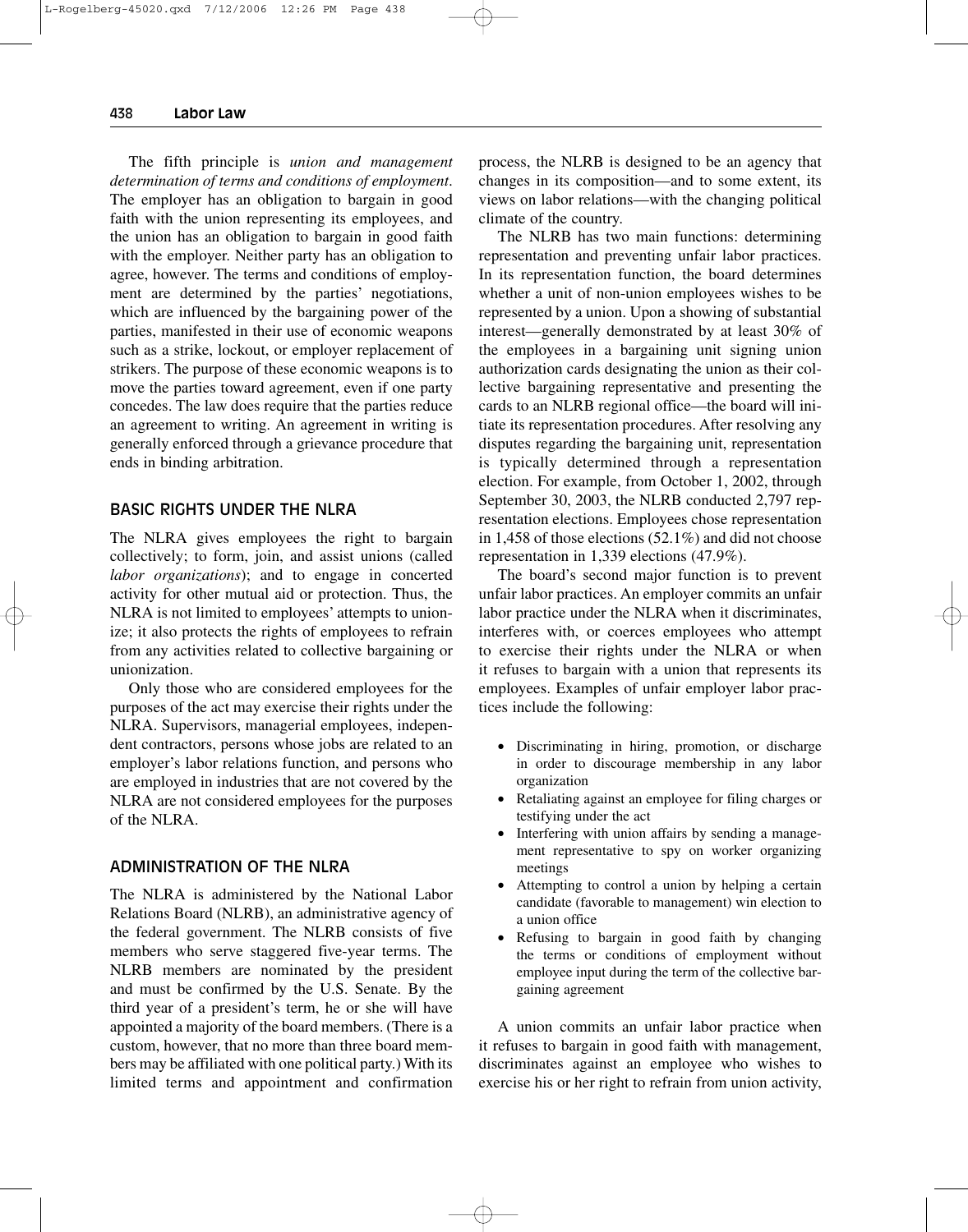L-Rogelberg-45020.qxd 7/12/2006 12:26 PM Page 439

or commits any one of several other types of offenses. Examples of unfair union labor practices include the following:

- Refusing to process a grievance because an employee has criticized union officers
- Threatening employees that they will lose their jobs unless they support the union's activities
- Fining employees who have validly resigned from the union for engaging in protected activity following their resignation
- Refusing referral or giving preference in a hiring hall on the basis of race or union activities

# IMPLICATIONS FOR INDIVIDUALS AND ORGANIZATIONS

The NLRA and U.S. labor laws provide an extensive formal structure that ensures employees' right to engage in collective or concerted activity for the purpose of improving their conditions in the workplace. The NLRA also protects individual employees from being unduly coerced into engaging in concerted activity. Though the NLRA clearly outlines employees' individual and collective legal rights in the workplace, its impact on employees' actual workplace experiences is less clear. For example, although the NLRA formally provides workers a greater collective voice in workplace affairs, research shows that union workers report having less actual influence in their workplace than non-union workers.

The NLRA has important implications for the employment practices of both unionized and nonunionized employers in the private sector. Among unionized employers, collective bargaining agreements between an employer and a union commonly include a wide range of clauses that affect the employer's human resource practices, such as wages, benefits, hours of work, job security, discipline, arbitration, the permissible pool of employees eligible for promotion and transfer, training, and criteria for evaluating performance. The terms of collective bargaining agreements are subject to negotiation, but once they are agreed to, collective bargaining agreements create binding obligations that, if unilaterally disregarded by the employer, may result in an arbitration decision that is enforceable in court.

The NLRA's implications for employment practices in non-union workplaces, though less extensive, are still significant. For example, a non-union employer's workplace policy may violate the NLRA on its face or if it is applied discriminatorily against employees exercising their NLRA rights. As a result, when drafting workplace policies, instituting workplace practices, or deciding whether to discipline employees, non-union employers need to consider whether the policy, practice, or disciplinary action relates to a group activity of nonsupervisory employees concerning the terms and conditions of employment. If so, the employee activity may be considered a protected concerted activity. The NLRA has also been interpreted as constraining the use of employee involvement teams in non-union (and union) workplaces. Specifically, in designing and supporting employee involvement teams, employers must be careful to avoid the NLRA's prohibition against employer domination of, interference with, or assistance to labor organizations—that is, employee groups that deal with management regarding the terms and conditions of employment. For example, it would be legal for an employer to create teams to discuss productivity, but it would be illegal for such teams to discuss compensation linked to productivity because compensation is a term or condition of employment.

*—Richard N. Block and Mark V. Roehling*

*See also* Union Commitment; Unions

#### **FURTHER READING**

- Block, R. N. (2003). Competitiveness and employment protection and creation: An overview of collective bargaining in the United States. In R. N. Block (Ed.), *Bargaining for competitiveness: Law, research, and case studies* (pp. 13–44). Kalamazoo, MI: W. E. Upjohn Institute for Employment Research.
- Block, R. N., Beck, J., & Kruger, D. (1996). *Labor law, industrial relations, and employee choice: The state of the workplace in the 1990s.* Kalamazoo, MI: W. E. Upjohn Institute for Employment Research.
- Gould, W. B. (2000). *Labored relations: Law, politics, and the NLRB—A memoir.* Cambridge: MIT Press.
- Greenhouse, S. (2005, January 2). Labor board's detractors see a bias against workers. *New York Times*, p.12*.*
- Hardin, P., & Higgins, J. E., Jr. (Eds.). (2001). *The developing labor law: The board, the courts, and the National Labor Relations Act* (4th ed.). Washington, DC: Bureau of National Affairs.
- King, N. J. (2003). Labor law for managers of non-union employees in traditional and cyber workplaces.*American Business Law Journal, 40,* 827–883.
- National Labor Relations Board. (2004). *68th Annual report.* Washington, DC: Government Printing Office.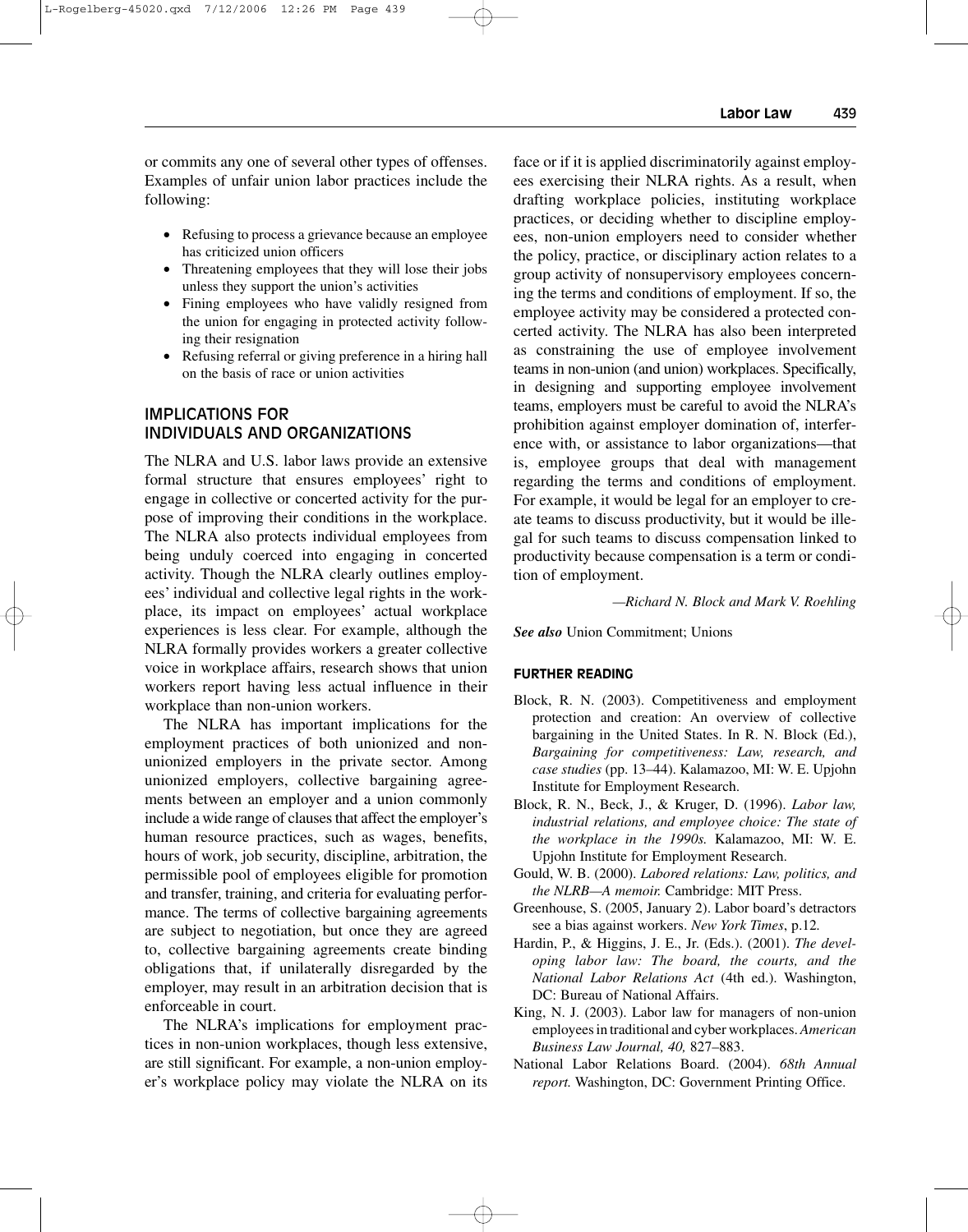# **LABOR UNIONS**

*See* UNIONS

# **LATENT TRAIT THEORY**

**See ITEM RESPONSE THEORY** 

# **LAYOFFS**

*See* DOWNSIZING

# **LEADER–MEMBER EXCHANGE THEORY**

During the early 1970s, the generally accepted practice for studying leadership was to use an average leadership style—that is, asking subordinates to report on their manager's leadership style and then averaging their responses across the work unit. Leader–member exchange (LMX) theory, which originated as the vertical dyad linkage (VDL) model, offered a contrast to this approach by presenting a dyadic model of leadership. The VDL model demonstrated that it is not appropriate to assess a common managerial leadership style because managers have a different type of relationship with each of their subordinates.

From its origins in the VDL model, LMX theory evolved into a study of leadership relationships in the workplace. Its central assumption—that higherquality LMX relationships are positively related to work outcomes—is supported by a substantial body of evidence. This theory addresses questions such as, what types of relationships do managers have with their subordinates? Do these different relationships have different effects on work outcomes? Why do these different types of relationships develop? How can we generate more effective leadership relationships in the workplace? Although LMX theory has opened the door to relational leadership approaches, empirical evidence of how leadership relationships develop and how LMX relationships fit within the larger networks of exchange is still lacking.

# VERTICAL DYAD LINKAGE MODEL

The VDL model was developed from a longitudinal investigation of socialization processes among managers and subordinates. Researchers found that managers engage in different kinds of exchanges with their subordinates. These exchanges can be characterized based on the amount of negotiating latitude that managers grant to subordinates in determining their roles (i.e., role making). With a select group of subordinates, designated the *in-group*, supervisors develop leadership exchanges that involve greater negotiating latitude. These individuals communicate more frequently and are more closely involved with the supervisor. For the remainder of the subordinates, designated the *out-group*, interactions are formal and contractual and based on the job description—they are more like hired hands. These differences, researchers explain, are the result of the manager's need to have trusted assistants to help in the functioning of the work unit but limited resources to develop these assistants. In particular, because the in-group relationships require more time and social resources from the manager and because these resources are limited, the manager can maintain only a small number of in-group relationships.

#### LEADER–MEMBER EXCHANGE MODEL

As research in this area progressed throughout the 1980s, the model became known as *leader–member exchange*, and the focus shifted from work unit differentiation to the characteristics of dyadic leader– member relationships and their association with antecedents and work outcomes.

#### **The Nature of LMX Relationships**

A key focus of LMX research is describing the nature of the differentiated relationships. For example, LMX research describes relationships as being on a continuum from low- to medium- to high-quality leader–member exchange. Low-quality LMX relationships are typically based more on management than leadership (i.e., a stranger relationship). Moderate-quality relationships experience increased social exchange and sharing of information and resources compared with low-quality relationships (i.e., an acquaintance relationship). High-quality LMX is described as a mature partnership in which dyad members count on one another for loyalty and support. As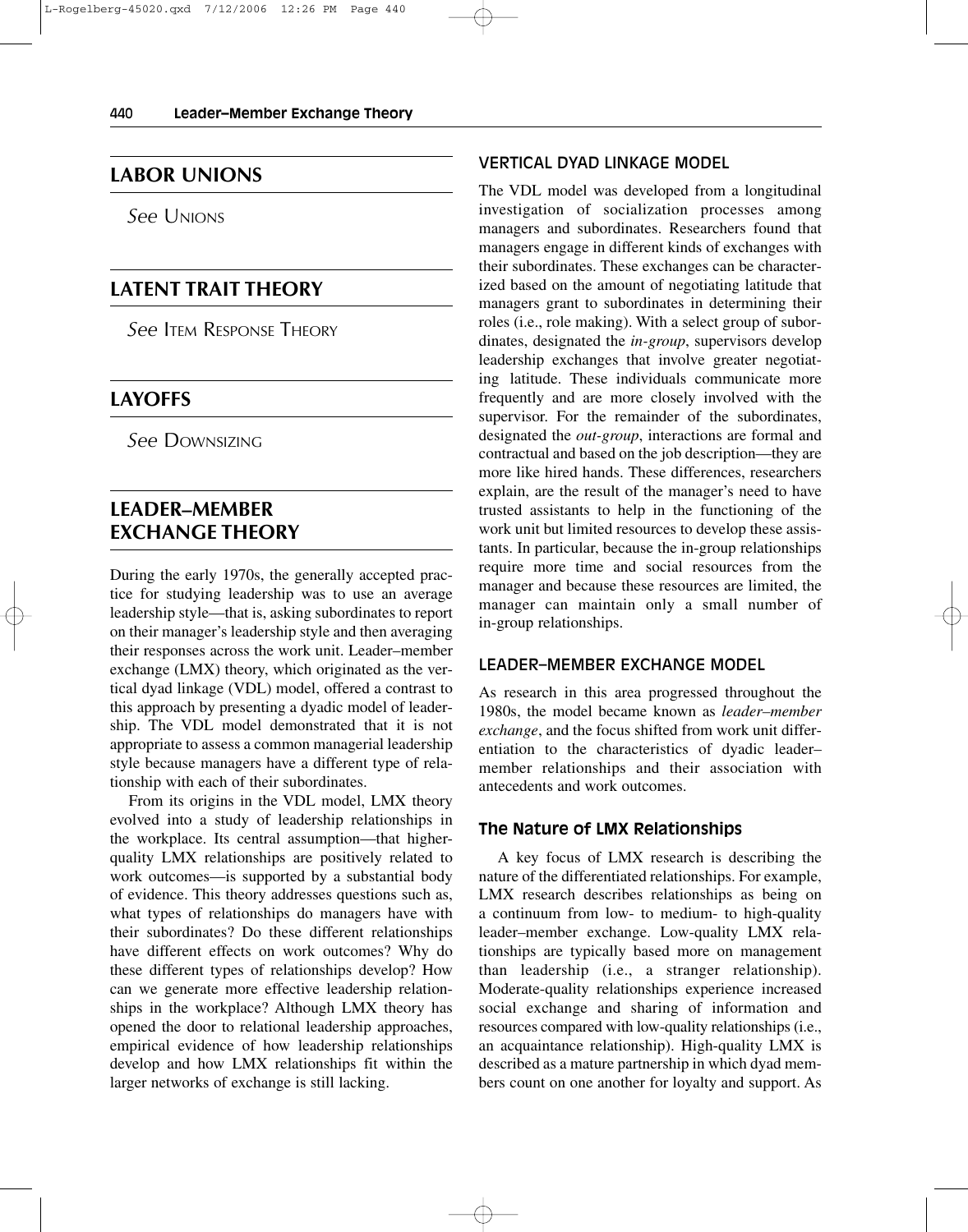**Leader–Member Exchange Theory———**441

one moves from low to high relationship quality, the nature of the relationship progresses from contractualbased exchanges, limited trust, lack of mutual understanding, and more formal communications at the low end to partnership exchanges, a high level of trust, shared respect and high understanding, and strong commitment and loyalty to one another at the high end.

Leader–member exchange theory also describes the underlying dimensions of these exchanges. Some researchers have identified the key dimensions, or currencies of exchange, as trust, respect, and obligation, whereas other researchers have identified them as affect*,* contribution, loyalty, and professional respect. The quality of LMX is assessed using one of two measures: a one-dimensional measure, the LMX-7, and a multidimensional measure, the LMX-MDM, which assesses the dimensions of affect, contribution, loyalty, and professional respect.

#### **Antecedents and Consequences**

The focus on LMX relationships is important because of the positive association between LMX and work outcomes. The quality of LMX has been positively associated with performance, job satisfaction, organizational citizenship behavior, organizational commitment, and perceived organizational support. Research has also examined the relationship between LMX and decision influence and found that high-LMX subordinates are allowed more latitude and more involvement with the supervisor in decision making. High-quality LMX is associated with less turnover and fewer retaliatory behaviors on the part of subordinates. Lower-quality relationships, on the other hand, may cause loss of motivation, less effective communication, and reduced training and development opportunities for subordinates.

One of the more important consequences of LMX is that when relationship building is successful in forming high-quality LMX, leadership is generated in the form of incremental influence that individuals have with one another. This incremental influence motivates individuals to go above and beyond—to do more than they have to do (i.e., extrarole behavior). Hence, LMX can help unleash more capability in the workplace by generating more positive work attitudes combined with more willingness to contribute to workplace functioning.

Research on antecedents of LMX relationships address the question, what factors contribute to higher- or lower-quality relationship development? Empirical work has examined the relationship of LMX to characteristics of the member (e.g., personality, influence tactics, competence), characteristics of the leader (e.g., ability), relational characteristics (e.g., leader–member similarity), and the work environment (e.g., physical distance, time pressures). Research has also demonstrated that the effort put into relationship development is related to LMX, but only the other person's effort—that is, individuals who reported higher LMX also reported that the other dyad member contributed effort into relationship development.

## **LMX Relationship Development**

At the heart of LMX theory is how high-quality LMX relationships develop. Relationships that are higher in quality are said to result from *role making*. Managers and subordinates engage in role making when they actively negotiate how their roles in the relationship and organization will be defined. Lowerquality relationships result from *role taking*. Role taking involves no negotiation but rather the acceptance of formally defined roles as the basis of the relationship.

Role making is a process of reciprocity and social exchange. The core of role making is testing, which determines how relationships progress through the different stages of development. In the early stages, when individuals are assessing and evaluating one another to determine the type of relationship that will develop, the testing processes may be considered *developmental testing*. In developmental testing, parties evaluate each other and each person keeps track of what he or she has done for the other and how it was reciprocated (i.e., scorekeeping). Once a relationship is established, testing changes from scorekeeping to *maintenance evaluation.*In this situation, testing is a boundary assessment in which individuals revert to active testing only when a boundary of the relationship is violated.

The concepts of LMX relationship building were formalized in the *leadership-making model*, which describes the reciprocity and social exchange foundations of LMX theory. Support for leadership-making predictions about reciprocity is offered by empirical work showing that lower-quality LMX relationships have higher immediacy of returns, higher equivalence of exchange, and more self-interest, whereas higherquality relationships have lower immediacy of returns, lower equivalence of exchange, and mutual interest.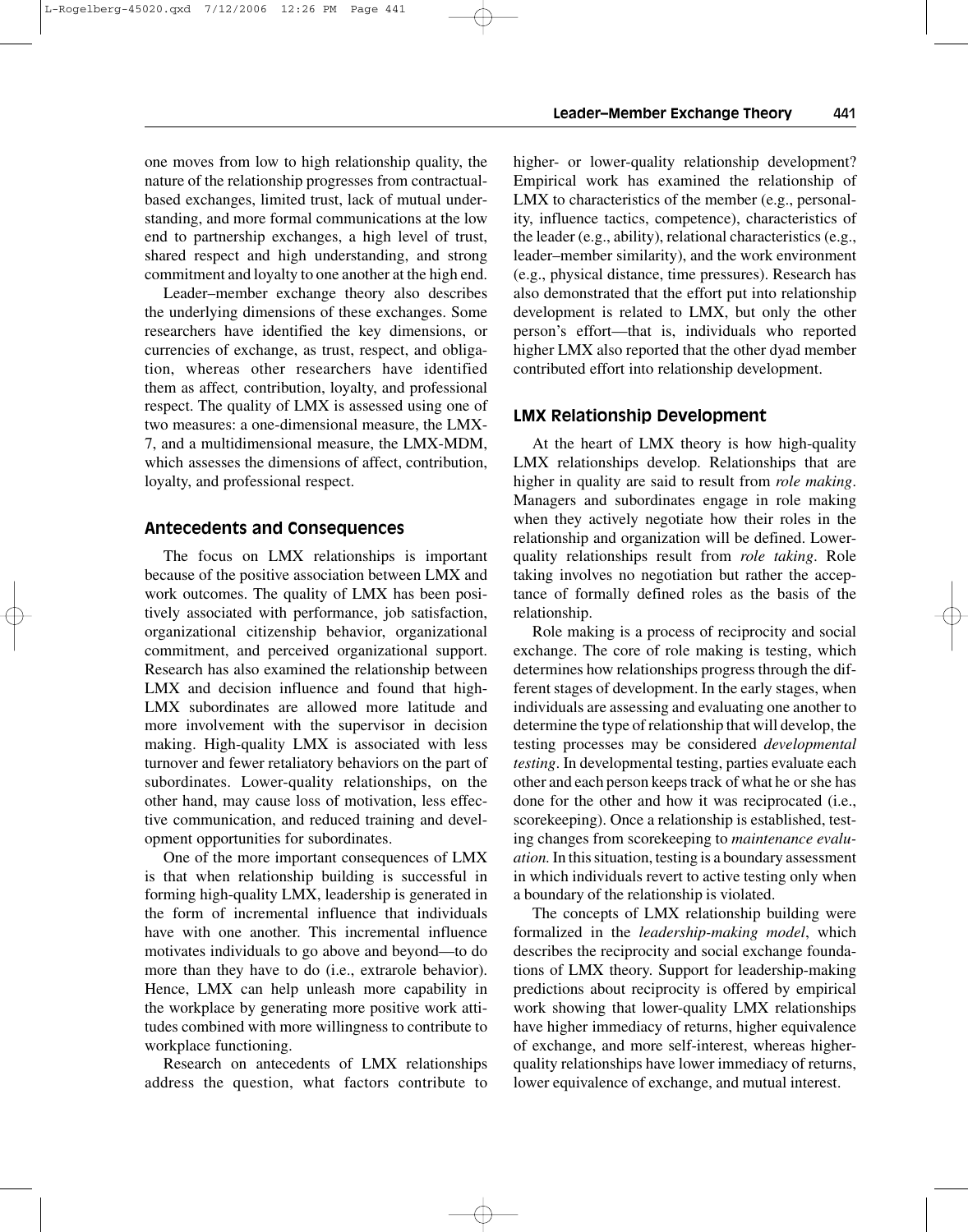#### L-Rogelberg-45020.qxd 7/12/2006 12:26 PM Page 442

#### 442———**Leadership and Supervision**

With the introduction of the leadership-making model, LMX theory abandoned its differentiation roots, suggesting that leadership comes from high-quality relationships and that in order to have more leadership, more high-quality relationships are needed. The leadership-making model moved the theory from a descriptive model (of work unit differentiation) to a more prescriptive model (of leadership making). This movement away from differentiation, in-groups, and out-groups allowed the theory to become a broader relational leadership theory grounded in social exchange rather than a supervisory leadership model. The theory now also considers other types of relationships that could generate leadership, including coworker exchange, team member exchange, and member–member exchange.

## THE FUTURE OF LMX THEORY

Leader–member exchange theory continues to generate a significant body of research across many disciplines and fields of study. It has been shown to be a powerful construct in assessing dyadic interpersonal and relational aspects of the work environment; higher LMX is a strong predictor of positive attitudes and feelings about the workplace. Although LMX theory is rich in its description of relationship development, however, a critical area that requires empirical investigation is how effective work relationships are generated and how these relationships operate within the larger contexts and networks of exchange in organizations. Moreover, though early research on LMX used a variety of strong methodological approaches (field experiments, qualitative data, and longitudinal designs), more recent research has relied heavily on cross-sectional survey data. Researchers must continue to push the theorizing and strong methodologies that characterized LMX in its early development into relational leadership to achieve the full promise of LMX theory.

*—Mary Uhl-Bien*

*See also* Leadership and Supervision; Leadership Development

#### **FURTHER READING**

Dansereau, F., Graen, G. B., & Haga, W. (1975). A vertical dyad linkage approach to leadership in formal organizations. *Organizational Behavior and Human Performance, 13,* 46–78.

- Graen, G. B., Novak, M., & Sommerkamp, P. (1982). The effects of leader–member exchange and job design on productivity and satisfaction: Testing a dual attachment model. *Organizational Behavior and Human Performance, 30,* 109–131.
- Graen, G. B., & Uhl-Bien, M. (1995). Relationship-based approach to leadership: Development of leader–member exchange (LMX) theory of leadership over 25 years: Applying a multi-level multi-domain perspective. *Leadership Quarterly, 6*(2), 219–247.
- Liden, R. C., & Maslyn, J. M. (1998). Multidimensionality of leader–member exchange: An empirical assessment through scale development. *Journal of Management, 24*(1), 43–72.
- Liden, R. C., Sparrowe, R. T., & Wayne, S. J. (1997). Leader–member exchange theory: The past and potential for the future. In G. R. Ferris & K. M. Rowland (Eds.), *Research in personnel and human resources management* (Vol. 15, pp. 47–119). Greenwich, CT: JAI Press.
- Uhl-Bien, M., Graen, G. B., & Scandura, T. (2000). Implications of leader–member exchange (LMX) for strategic human resource management systems: Relationships as social capital for competitive advantage. In G. R. Ferris (Ed.), *Research in personnel and human resources management* (Vol. 18, pp. 137–185). Greenwich, CT: JAI Press.

# **LEADERSHIP AND SUPERVISION**

Leadership is the process by which a leader influences another person or group and focuses the followers' behavior on a goal or outcome. Persuading a subordinate to clean up his or her work area could be seen as a form of leadership, as could convincing hundreds of people to volunteer for disaster relief work. Influencing people and focusing that influence toward a tangible outcome are fundamental components of the leadership process. Leadership can occur in a variety of settings, either formal or informal. In formal settings, such as business organizations, individuals may receive a formal job assignment in which they are expected to lead other organizational members. This formalized leadership role is often called *supervision*. Although leadership and supervision are similar, there are some significant differences between the two concepts.

#### LEADERSHIP VERSUS SUPERVISION

Leadership is an informal process that involves many people. In the process, one person attempts to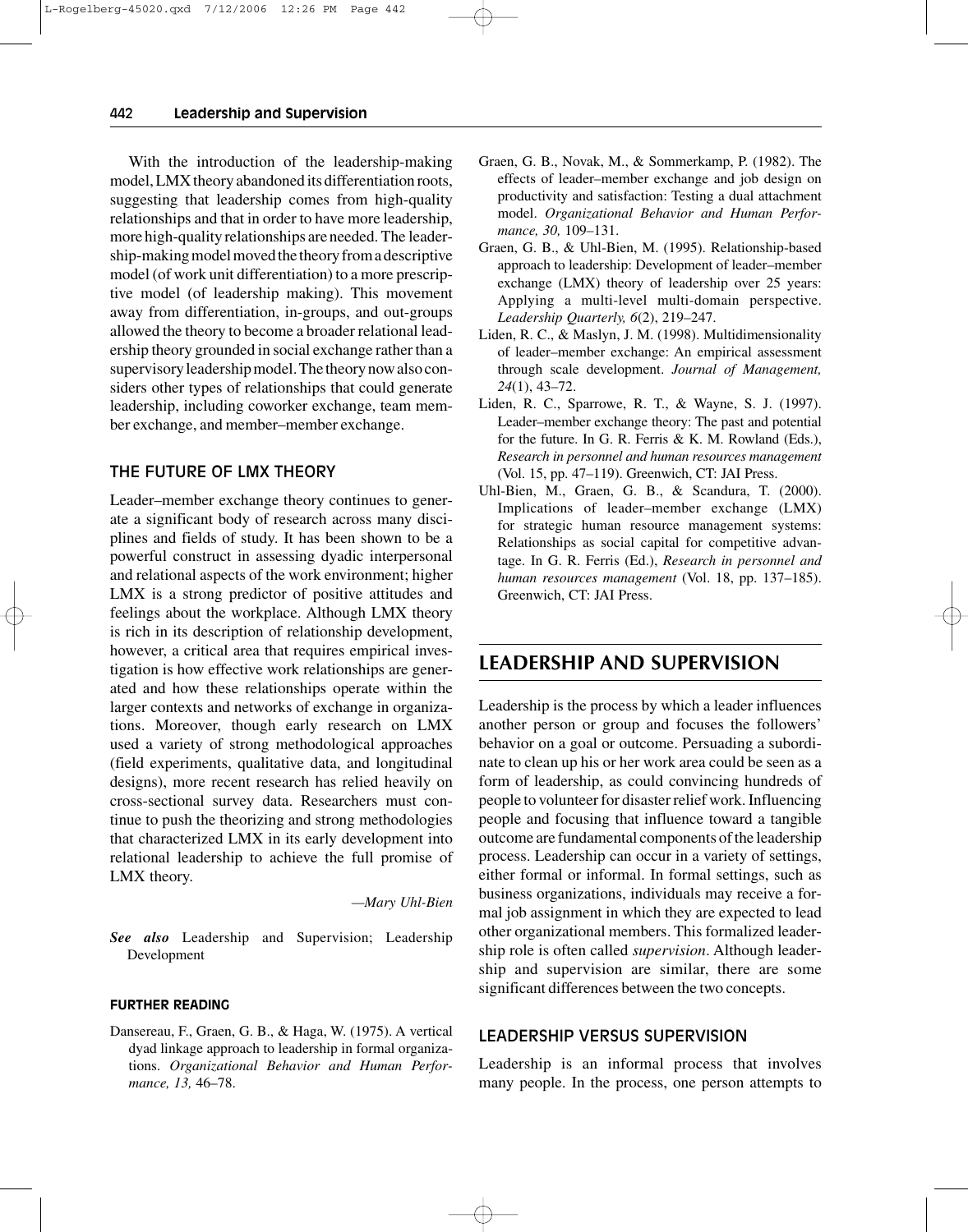influence the others and to produce a change in the behavior of his or her followers. Leadership occurs any time one person influences another, and it can occur with or without a formal organization. If an individual is repeatedly successful at influencing others, that individual may eventually be perceived as a leader. Individuals who lead in one situation may not lead in another because tasks vary, as well as the individuals present in a specific group setting.

Supervision, on the other hand, involves a more formal relationship: One person is formally designated to supervise others, and that action is sanctioned by a formal organization. Supervision tends to have an administrative and rational focus, with the smooth and efficient operation of the formal organization as its defining feature. A supervisory role, once established, tends to perpetuate itself and is modified only by formal action. The leader of a group may change quickly, whereas a supervisor has a formally designated role that is fairly permanent. Part of what supervisors attempt to do is to lead people. So in actuality, leadership is a psychological process that can occur in the formalized role of supervision as well as in less formal settings. Thus, supervision occurs when someone who is formally designated and sanctioned by an organization attempts to influence (lead) others toward organizationally sanctioned goals.

#### EARLY LEADERSHIP RESEARCH

Although the concept of leadership has been around since people first began to organize themselves, the formal study of leadership is relatively new. Early attempts to investigate leadership focused on great leaders and their common characteristics. Though systematically identifying common characteristics was a good idea, the list of common leadership characteristics or traits quickly became too long to be of any practical value. Leaders were identified as more extraverted, social, talkative, original, intelligent, dominant, athletic, and healthy than the people they led, but those were only a few of the pertinent traits. As the list of traits became longer, the prospect of finding individuals with all or even most of the traits seemed remote. And for every trait that was identified, there were notable exceptions. For example, although Abraham Lincoln and George Washington, like many leaders, were taller than their followers, Napoleon and Joan of Arc were admittedly influential leaders who did not tower over others. The search for the key

characteristics of leadership was not particularly fruitful, and ultimately, research on leadership turned to different concerns.

# LEADER POWER

Instead of focusing on the individual characteristics of leaders, some researchers turned their attention to the way that power helps people lead. The logic behind this approach is that leadership involves a process of influence, and power is the potential to influence. Thus, if we can understand the power that a leader uses, we can better understand how leaders influence and lead.

The types of power that leaders use can vary considerably. For example, leaders may influence their followers by offering rewards (*reward power*) or by threatening punishment (*coercive power*); these methods may be effective if the leader can control the followers' environment. In organizations in which leaders are anointed with formal authority, *legitimate power* can also be very influential. Military organizations, in which the legitimate power structure is made obvious by the rank system and its associated obligations, are the best examples. Two other kinds of power that are commonly identified are *referent power* and *expert power*. Referent power allows a leader to influence others because the followers identify strongly with or admire the leader, as in the case of a charismatic leader or a famous person. Finally, the expertise that an individual possesses in a particular field can influence people to follow him or her. This expert power tends to be situation specific, but it is valued highly when the expertise is pertinent. Reward, coercive, and legitimate power are typically associated with the roles that people have in formal organizations, whereas referent and expert power are clearly associated with the perceived strengths of particular individuals.

To lead, one must exercise an appropriate level of power and use different types of power to influence followers. For example, commercial airline pilots have great influence over their passengers because of their expert ability to fly the airplane and the legitimate authority that government agencies give pilots as aircraft commanders. Pilots have considerable power over passengers until both the pilot and the passengers leave the airplane, at which point they are all simply people trying to leave the airport. In this situation, the pilot no longer has power because both the pilot and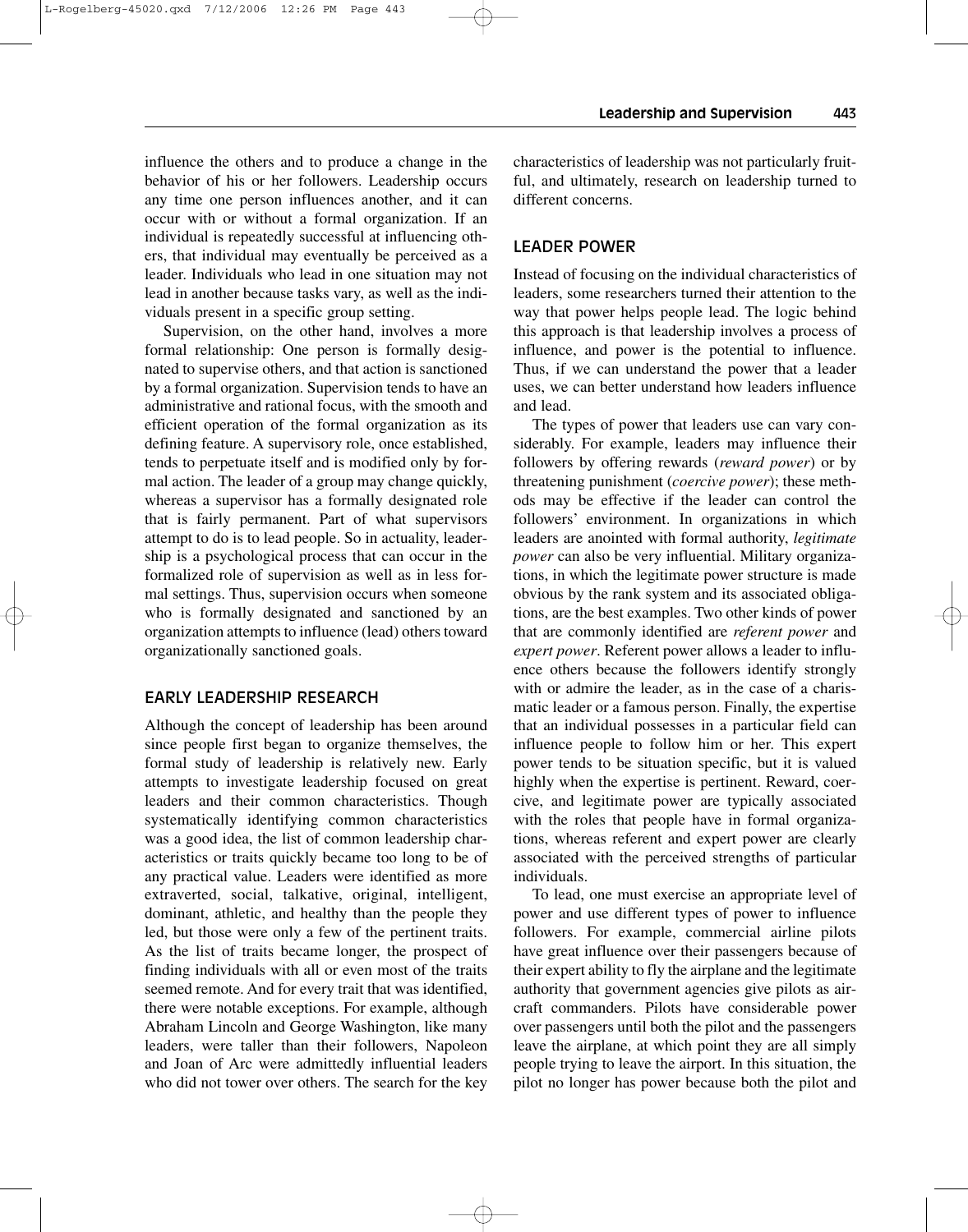#### 444———**Leadership and Supervision**

the passengers are citizens with no legitimate power over each other, and the pilot's expertise is no longer relevant. Understanding leadership from a power perspective is helpful, but many have found this approach wanting because power does not explain all of the complexities of leadership.

#### LEADER BEHAVIOR

Although leader power provides some insight into the leadership process, a different research approach developed as researchers began to systematically study how leaders behave. Instead of focusing on traits or the use of power, the behavior of leaders has become the focus of much scientific research on leadership. By systematically studying how leaders behave in a wide variety of situations, this approach has identified two primary leader behaviors that seem to have great influence on followers. These behaviors appear to be relatively independent of one another and relate to important outcomes such as group productivity and satisfaction. *Initiating structure*, or a focus on the task, and *consideration*, or a focus on relationships, have been identified as contributing most to effective leadership.

Initiating structure focuses on the leader's ability to provide structure to his or her subordinates so that tasks can be accomplished. A highly structuring leader makes assignments, sets goals, divides the labor, and clarifies the tasks to be done. The focus on task accomplishment is a fundamental concern for many groups. The second important behavior, consideration, includes being concerned for the welfare of followers, asking for followers' opinions, and encouraging twoway communication. This behavior focuses on the leader's ability to build relationships with followers.

Leaders who are highly focused on task accomplishment generally have more productive groups than leaders with lower task-related behavior. Leaders who focus on relationships and the people in the group generally have more satisfied followers than leaders who tend not to demonstrate relationship-oriented behavior. Although the empirical evidence does not always completely support the concept, leaders are encouraged to exhibit high levels of both task- and relationship-oriented behaviors.

## SITUATIONAL LEADERSHIP THEORIES

Although the notion that ideal leaders should exhibit high levels of both task- and relationship-oriented behavior has been embraced by many, empirical research is only mildly supportive of this simple solution. Exceptions to the general rule are noteworthy: Sometimes groups do not need additional focus on the task, and in some instances, followers may be highly satisfied even when the leader pays little attention to relationships. Though having both a relationship and task orientation is probably a good general approach to leadership, differences in the situations in which leaders operate must also be considered. *Situational leadership theories* suggest that the type of leadership needed depends on situational variables such as the task, the followers, and existing relationships within the group.

For example, a group of well-educated and highly dedicated scientists would likely have markedly different leadership needs than a group of inexperienced and newly hired employees. The scientists likely understand their immediate task, monitor their own performance well, derive significant satisfaction from their work, and have very little need for supervision or leadership. Such a group could operate for a long period of time with little outside influence. In fact, in this situation, any attempt to lead could be viewed as micromanagement of a group that can function on its own. On the other hand, newly hired employees are likely working in unfamiliar territory; they need guidance on what they should be doing, have limited interest in the task at hand, and see little immediate connection between their present activities and longterm success, and they may derive little satisfaction directly from their work. In this case, the leader needs to provide structure for the task; he or she may also be a source of satisfaction by providing encouragement and by fostering positive relationships.

Based on these two situations, it seems obvious that effective leadership behavior varies across situations. Depending on the maturity level of the group and the task that is to be performed, different leader behaviors are likely to be effective. With a mature group of highly trained people who are intrinsically motivated, a low level of both task and relationship leadership is probably appropriate. Leaders who stay out of the way are likely to be seen as effective in this situation. For groups that lack clarity about what they are to do and are not intrinsically motivated by the immediate task, guidance, structure, support, and possibly a firm hand from a leader are likely to be effective. One group needs both significant task guidance and strong relationship support form the leader, whereas the other group needs very little in the way of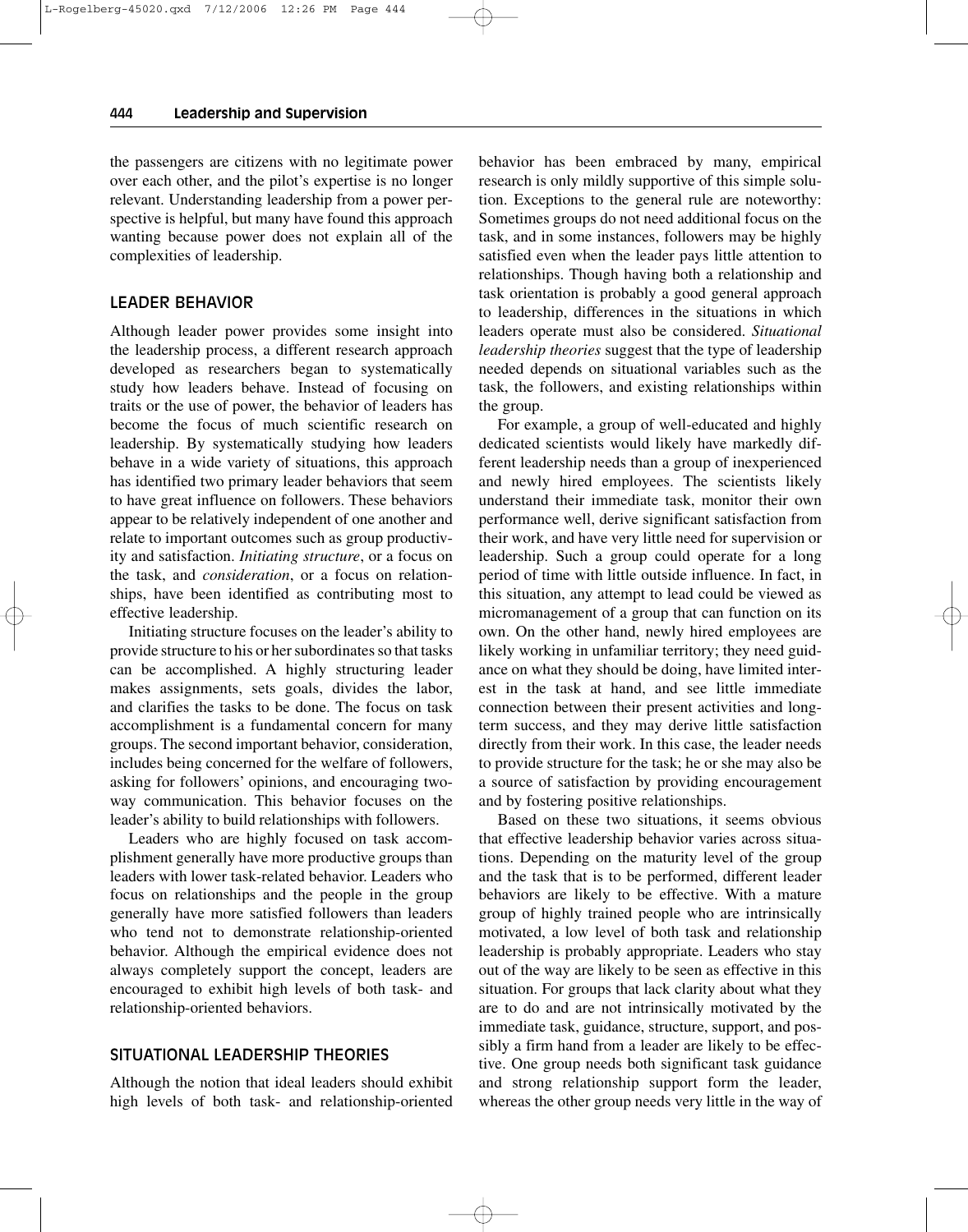leadership. Thus, the effectiveness of leader behavior is dependent on the situation, and both the leader and situational variables must be considered.

## IN-GROUP LEADERSHIP

Although it is tempting to look at leadership as a group-level phenomenon and assume that all people in a particular group have exactly the same relationship with their leader, this belief is probably an oversimplification. Leaders do, in fact, have a different relationship with each of their followers, and some followers are closer to and rewarded more frequently by their leader. These so-called insiders are privy to all that a close relationship brings—extra attention from the leader, tangible and intangible rewards, mentoring, and task assistance. Those who are not insiders may receive acceptable leadership but miss out on the extra benefits that a close relationship offers. Currently, considerable research focuses on the differences in the interactions between leaders and their individual followers.

#### TRANSACTIONAL LEADERSHIP

Current thinking about leadership in day-to-day interactions, or what is often called *transactional leadership*, holds that different leader behaviors will be effective depending on the situation. Generally, taskoriented leader behavior is needed and helpful when followers have need for additional information, guidance, and structure. Likewise, the extent to which the leader needs to develop and support relationships within the group depends on the existing cohesion of the group, the intrinsic motivation associated with the task, and general feelings of mutual support. The most effective leader behavior depends on what her or his group needs. Thus, an effective transactional leader needs to diagnose how much structure and how much leader support are needed and then deliver the desirable amount of each behavior. It must also be acknowledged that insiders may have qualitatively different relationships with their leader than those who are outsiders.

## TRANSFORMATIONAL LEADERSHIP

A leader may be adept at providing appropriate support so that followers can respond to normal challenges, but many leaders also inspire and motivate followers to do more than meet immediate challenges. The ability to energize or inspire people to pursue new goals and to focus on changing and improving the status quo is captured in the notion of *transformational leadership*. Transformational leaders clearly communicate their vision and inspire followers to create new ideas and make a real difference in their work. Transformational leaders move organizations and people to new levels of performance. Emerging research suggests that transformational leaders may have charismatic as well as other qualities.

#### SUMMARY

Leadership can dramatically affect the functioning and effectiveness of any organization. Current thinking on transactional leadership suggests that effective leaders adjust their task and relationship behavior to meet follower and situational needs. Effective transactional leaders help organizations run efficiently, but transformational leaders can also motivate people to attain higher levels of creativity and performance.

*—David Clark Gilmore*

*See also* Leadership Development

#### **FURTHER READING**

- Bass, B. M. (1990). *Bass and Stogdill's handbook of leadership: Theory, research, and managerial applications.* New York: Free Press.
- Bass, B. M. (1997). Does the transactional-transformational leadership paradigm transcend organizational boundaries? *American Psychologist, 52,* 130–139.
- Hughes, R. L., Ginnett, R. C., & Curphy, G. J. (2002). *Leadership: Enhancing the lessons of experience.* New York: McGraw-Hill.
- Yukl, G. (1998). *Leadership in organizations.* Upper Saddle River, NJ: Prentice Hall.

# **LEADERSHIP DEVELOPMENT**

Leadership development refers to an individual's preparation for advancement to a level of major responsibility within an organization (chief executive officer, chief operating officer, vice president, managing director) and to the continuous learning of those who already occupy these positions. Preparation may begin early in a person's career through participation in education or training programs (e.g., a several-day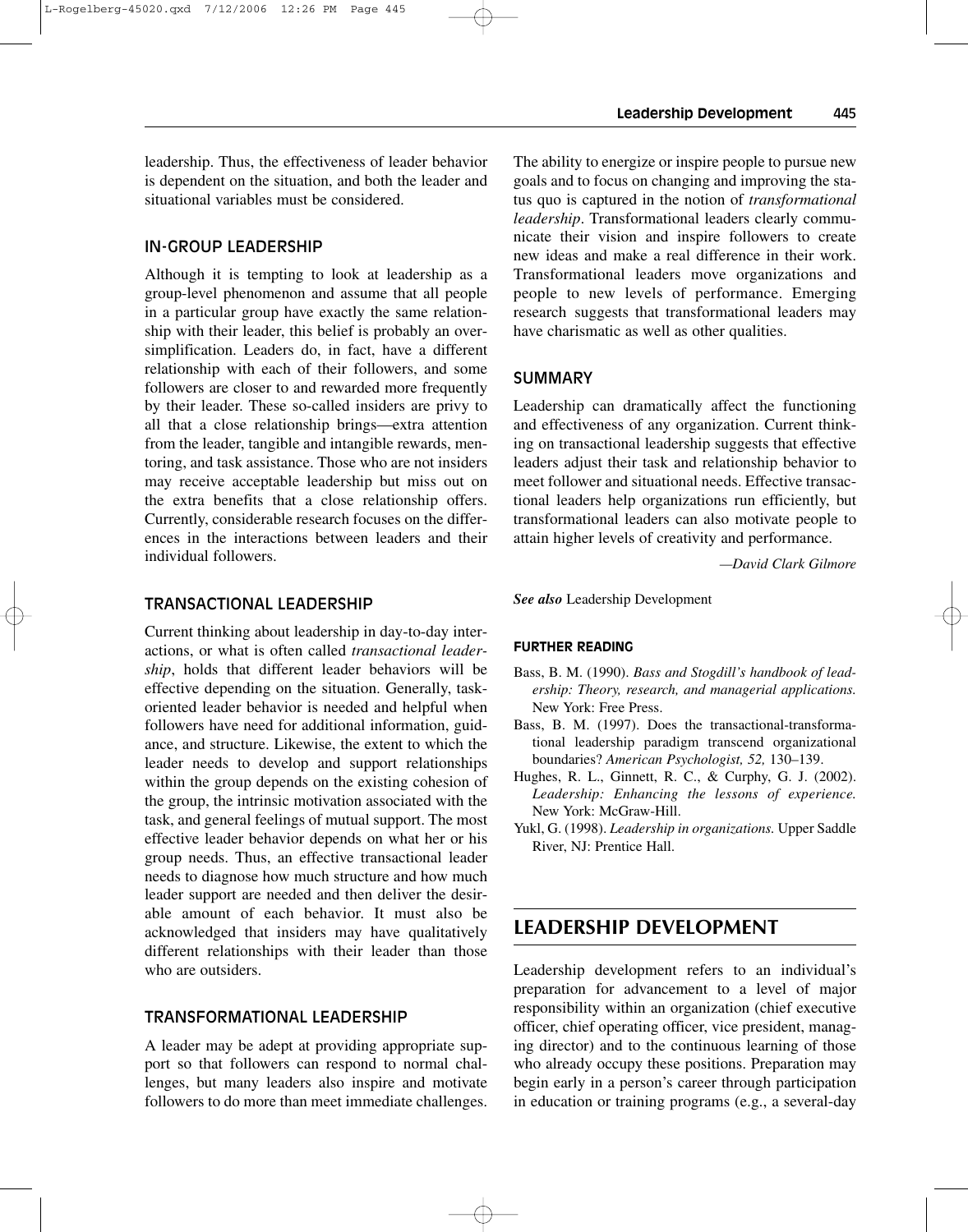#### 446———**Leadership Development**

or weeklong program delivered at an organization's training center, a university, or a company that specializes in leadership development programs) and initial job experiences (positions and developmental job assignments). Top managers may identify lowerlevel managers who they believe have potential for advancement and place them in fast-track programs in which they are promoted rapidly as they move through a series of line and staff positions in different functions. Organizations may send highpotential managers to development programs that communicate the values and competencies the organization desires in its leaders and give participants a chance to experiment with new behaviors in training simulations or actual group projects. Overall, leadership development is an ongoing process that takes place throughout a manager's career regardless of the number of organizations he or she works for or the organizational level attained.

# ORGANIZATIONAL PERSPECTIVE

Organizations need to create a pipeline of high-potential managers who are ready for advancement to higherlevel positions in different functions. Although some executive positions may be filled from the outside, bringing new ideas and strategies, organizations also want leaders who have a history with the organization and understand its culture and operations. Moreover, advancement opportunities help to retain talented managers. Succession planning, a process that is closely related to leadership development, entails reviewing leadership talent, creating development plans for outstanding managers, anticipating vacancies, and sometimes deliberately creating positions as developmental experiences and promotional opportunities.

The nature of leadership development depends on the type of leader the organization desires. Organizations need to communicate the values that leaders are expected to promulgate (e.g., honesty, integrity, open communication, concern for employees' welfare and career development) and the competencies (skills and knowledge) that leaders need to be effective (e.g., ability to formulate and communicate a clear and compelling vision and strategy). These values and competencies are integrated into the design of leadership development programs as well as the criteria for executive selection and performance evaluation.

Organizations differ in their philosophies of leadership development. Some organizations believe that managers should be given every opportunity to prepare for future opportunities and advancement. Other organizations believe that leadership talent is fixed early in one's career, and therefore, young, talented managers need to be identified and given experiences that will help them understand the business. Some organizations believe that leaders need training and development for future career growth, whereas other organizations believe that leaders need to concentrate on improving their current performance, not preparing for an uncertain future. Some organizations develop generalists by moving managers from one function to another and between line and staff positions as they advance, assuming that talented managers can learn the technical aspects of any job and that leaders need broad exposure to all aspects of a business. Other organizations develop specialists by promoting effective managers to higher-level positions within functional areas. Some organizations want transformational leaders who will create innovations and new strategic directions, whereas other organizations want transactional leaders who will concentrate on operational efficiency and effectiveness. Many organizations use a combination of these approaches—for example, providing promotional opportunities within highly specialized fields while also offering career paths that develop generalists.

An organization's development philosophy needs to match the needs of the organization. For example, fast-growing companies in highly competitive environments with rapidly advancing technology are likely to need—and so will develop—innovative, flexible, visionary leaders. Companies that are in stable environments are likely to need and develop leaders who focus on continuous, incremental improvements in operations and financial performance. An organization's development philosophy is likely to have a lasting effect on its leaders. People who leave an organization in mid- or late career to lead another company are likely to bring that philosophy of development to the new firm. The effectiveness of that philosophy will depend on the needs of the new organization.

In some organizations, continuous learning is the hallmark of the organization's culture. Leaders at all levels regularly provide feedback and discuss performance-improvement opportunities (including corporate resources for learning) with subordinate managers. Managers are encouraged to be continuous learners—people who seek feedback, establish development plans for themselves, and carry out these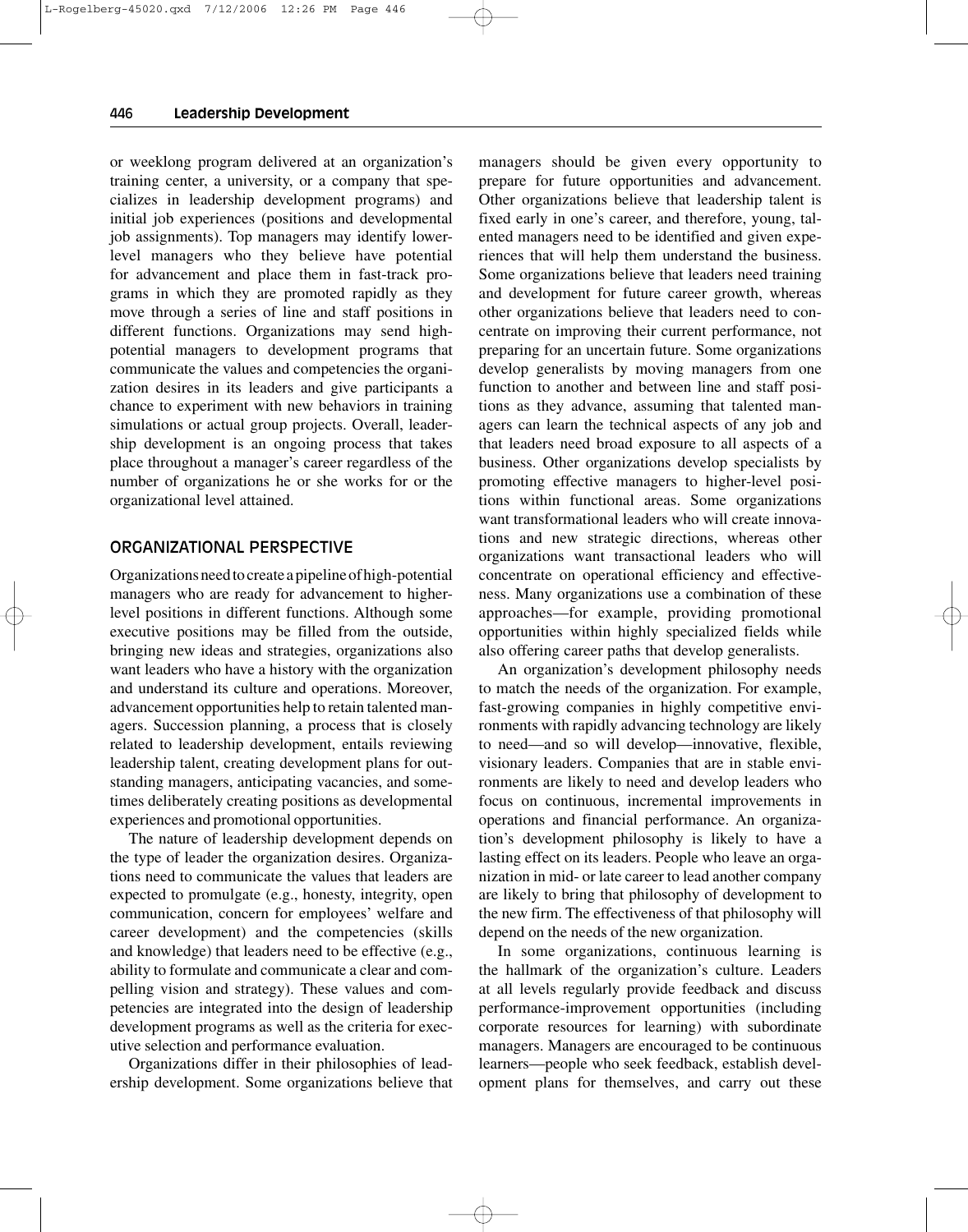#### Leadership Development<sub>447</sub>

plans. From the organization's standpoint, this gives the company a competitive advantage in hiring and retaining talented leaders. From the leader's standpoint, this provides an opportunity to enrich one's life and expand one's career opportunities.

## INDIVIDUAL PERSPECTIVE

Leaders need to take responsibility for their own development by taking advantage of resources provided by the employer. A generation ago, large corporations maintained parent-like control over the development of their future leaders, and the people who received the most attention and support—that is, those on the fast track who could do no wrong—were the ones who needed it the least. Given the frequency of corporate downsizings, mergers, and shifts in strategy, no job or career path is secure. In addition, managers in small firms cannot realistically expect the organization to provide substantial resources for development or rapid promotional opportunities. As a consequence, leaders, as well as those who aspire to be leaders, need to understand their own strengths and weaknesses, ask for feedback about their performance and potential, set development goals for themselves (ideally in consultation with higher-level managers), and seek out development activities.

Some leaders are more adept at taking responsibility for ongoing development than others. Continuous learners have a thirst for knowledge and skill development and a desire to use their newly acquired knowledge and skills. They learn for the sake of mastery, not merely for its instrumental value in attaining a promotion or salary increase. They experiment with new behaviors and look for unfamiliar job assignments that will expand their background. They welcome change, and they are not only mindful of the competencies they need to be successful today but also recognize that job requirements change and higherlevel positions require different competencies. They observe leaders in positions to which they aspire and find situations that allow them to model these behaviors. People who do this well are likely to be identified as having leadership potential.

## **METHODS**

Often, leadership development comprises a combination of approaches. Examples of developmental techniques include the following:

- Challenging jobs in a variety of functional areas. Developmental assignments can also be created without moving managers into new jobs. For example, a manager might be asked to handle negotiations with a customer, present a proposal to top management, launch a new program or product, supervise cost cutting, join a community board, or resolve a conflict among warring employees.
- Ongoing feedback discussions with one's supervisor, subordinates, or peers.
- Multisource or 360-degree feedback (performance ratings made by colleagues who have different perspectives); this is best used as a source of information for development, not to make decisions about people. A recent review of 24 longitudinal studies found that the impact of multisource feedback is, on average, positive but small. Improvement appears to be greatest among managers who initially overrate themselves, set goals for improvement, talk to others about their feedback, and participate in training or other development activities and those with high self-efficacy, low organizational cynicism, and a learning orientation.
- Executive coaching, whereby a consultant is hired to work with the leader, discuss feedback results, set developmental goals, and provide advice on handling difficult situations. Relatively few studies have considered the impact of executive coaching; preliminary evidence indicates that the effects appear to be positive (although, in some instances, small).
- Mentoring in which higher-level managers (not necessarily an immediate supervisor) provide guidance and pave the way for advancement. A recent metaanalysis (i.e., a statistical synthesis of studies) found that career mentoring generally enhances a variety of outcomes, such as job satisfaction, career satisfaction, expectations for advancement, compensation, and promotion.
- Role models from whom leaders learn informally by observing their behavior.
- Simulations of business games and experiential exercises that demonstrate emergent leadership, teamwork, and communication skills and provide participants with a chance to test their skills and try new behaviors.
- Assessment centers that combine a variety of simulations during which managers are observed and their competencies evaluated; these may be used to make decisions about people, such as who should be in a fast-track development program, or as a source of feedback for development and a developmental experience itself.
- Off-site leadership development programs, including university-based executive education, or other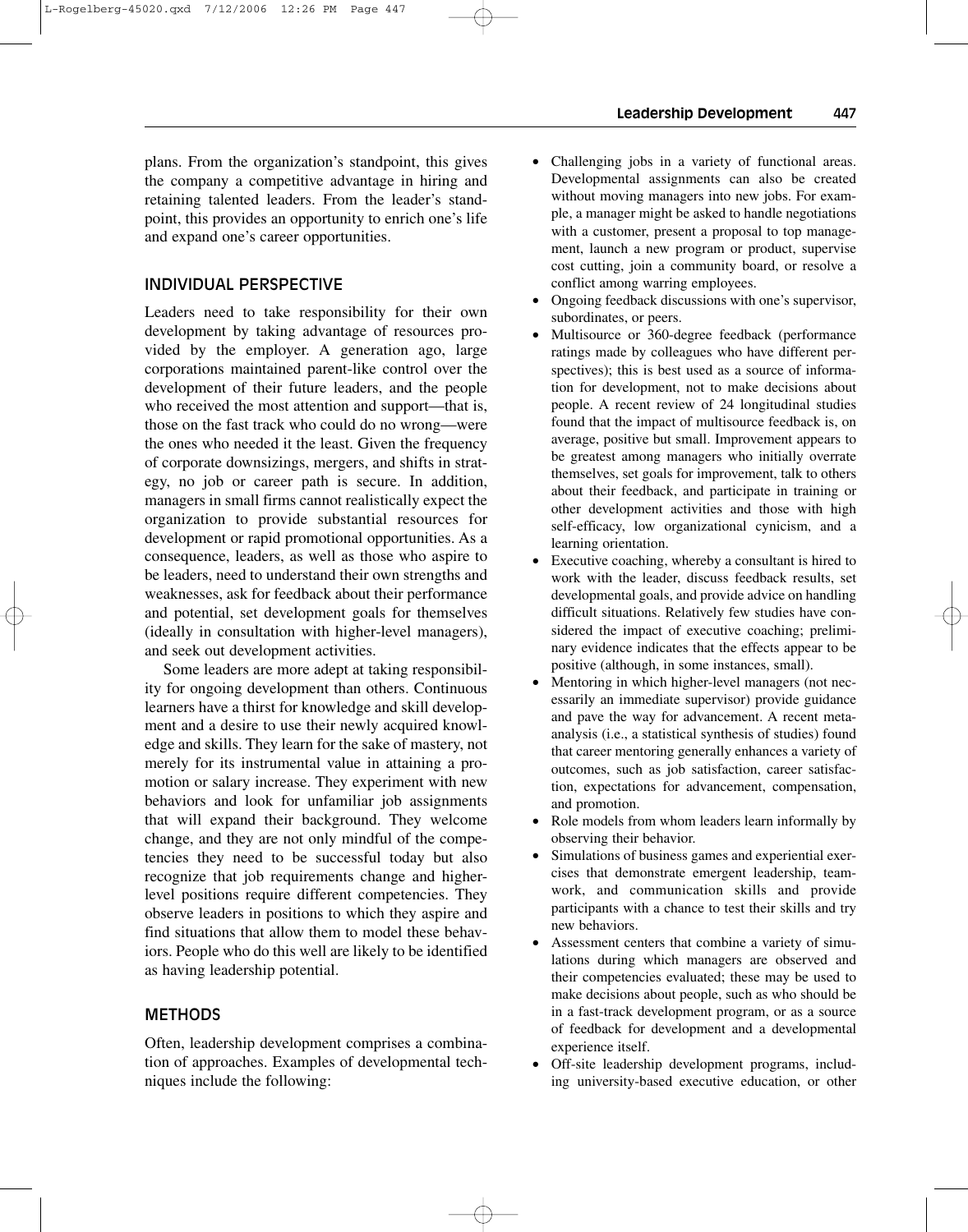#### 448———**Leadership Development**

off-site programs. Trends in executive education include a growing focus on customized programs, increased use of action learning, making participants responsible for action plans back at the workplace, support group and coaching help, and reliance on distance or Web-based learning.

- Short courses focused on specific topics, such as strategic planning, decision making, team leadership, conflict resolution, business ethics, or crisis management.
- Organizational programs that identify managers with leadership potential and send them to companyspecific training that focuses on competencies desired by the organization (e.g., becoming a transformational leader who creates and communicates new vision and strategies); often, these programs give participants a chance to work in teams on real organizational problems (a technique called *workout* pioneered by General Electric).

# ASSESSMENT OF LEADERSHIP DEVELOPMENT PROGRAMS

Leadership development programs should be evaluated to determine whether they are accomplishing what was intended. They address such questions as, are managers in a training program applying what they learned on the job, and is it having an impact on the performance of the managers' department? Does the organization have managers who are ready for promotion to higher-level positions? Is it better (faster, less expensive, of greater long-term value) to fill a leadership position from outside the organization or to promote from within and maintain a development program for aspiring leaders?

Assessment methods require deliberate planning and should be incorporated into the design of leadership development programs. This requires identifying the expected impact of the development program on the individual manager, the work group, and the department or organization. It is also important to determine the period of time over which the impact is expected to occur. It is usually important to examine the impact from multiple perspectives and for different stakeholders (e.g., participants, direct reports, peers, senior leaders). For example, immediately after the program, participants might be surveyed to determine how they intend to apply their learning and new competencies. Several months later, participants might be surveyed about whether they receive support when they attempt to apply their new competencies. Other stakeholders could then be asked to complete a 360-degree behavior-change survey about the participants. Several months later, stakeholders might be interviewed to determine what changes have occurred in the participants' work groups, and organizational data (e.g., customer satisfaction, climate surveys) could be examined to determine whether the organization has benefited. It is desirable to gather beforeand-after indexes of performance. Control groups may be useful for comparing people who participated in a program with those who did not. Tracking systems can be used to determine whether managers who performed best in the development program have been promoted one or more years later. Assessment adds cost and takes time, but it is the only way to improve development programs and determine whether investments in leadership development are paying off. Two meta-analyses separated by 18 years (reviewing 70 and 83 studies, respectively) concluded that management and leadership development programs are, on average, effective across different content areas, training methods, and criteria. That is, practitioners can attain meaningful improvements in both knowledge and skills if sufficient up-front analysis is conducted to ensure that the right development programs are offered to the right leaders.

#### *—James W. Smither and Manuel London*

*See also* Assessment Center; Executive Selection; Performance Appraisal; Succession Planning

#### **FURTHER READING**

- Allen, T. D., Eby, L. T., Poteet, M. L., Lentz, E., & Lima, L. (2004). Career benefits associated with mentoring for protégés: A meta-analysis. *Journal of Applied Psychology, 89,* 127–136.
- Collins, D. B., & Holton, E. F. (2004). The effectiveness of managerial leadership development programs: A metaanalysis of studies from 1982 to 2001. *Human Resource Development Quarterly, 15,* 217–248.
- London, M., & Maurer, T. J. (2004). Leadership development: A diagnostic model for continuous learning in dynamic organizations. In J. Antonakis, A. T. Cianciolo, & R. J. Sternberg (Eds.), *The nature of leadership* (pp. 222–246). Thousand Oaks, CA: Sage.
- London, M., & Smither, J. W. (1999a). Career-related continuous learning: Defining the construct and mapping the process.*Research in Personnel and Human Resources Management, 17,* 81–121.
- London, M., & Smither, J. W. (1999b). Empowered selfdevelopment and continuous learning. *Human Resource Management Journal, 38,* 3–16.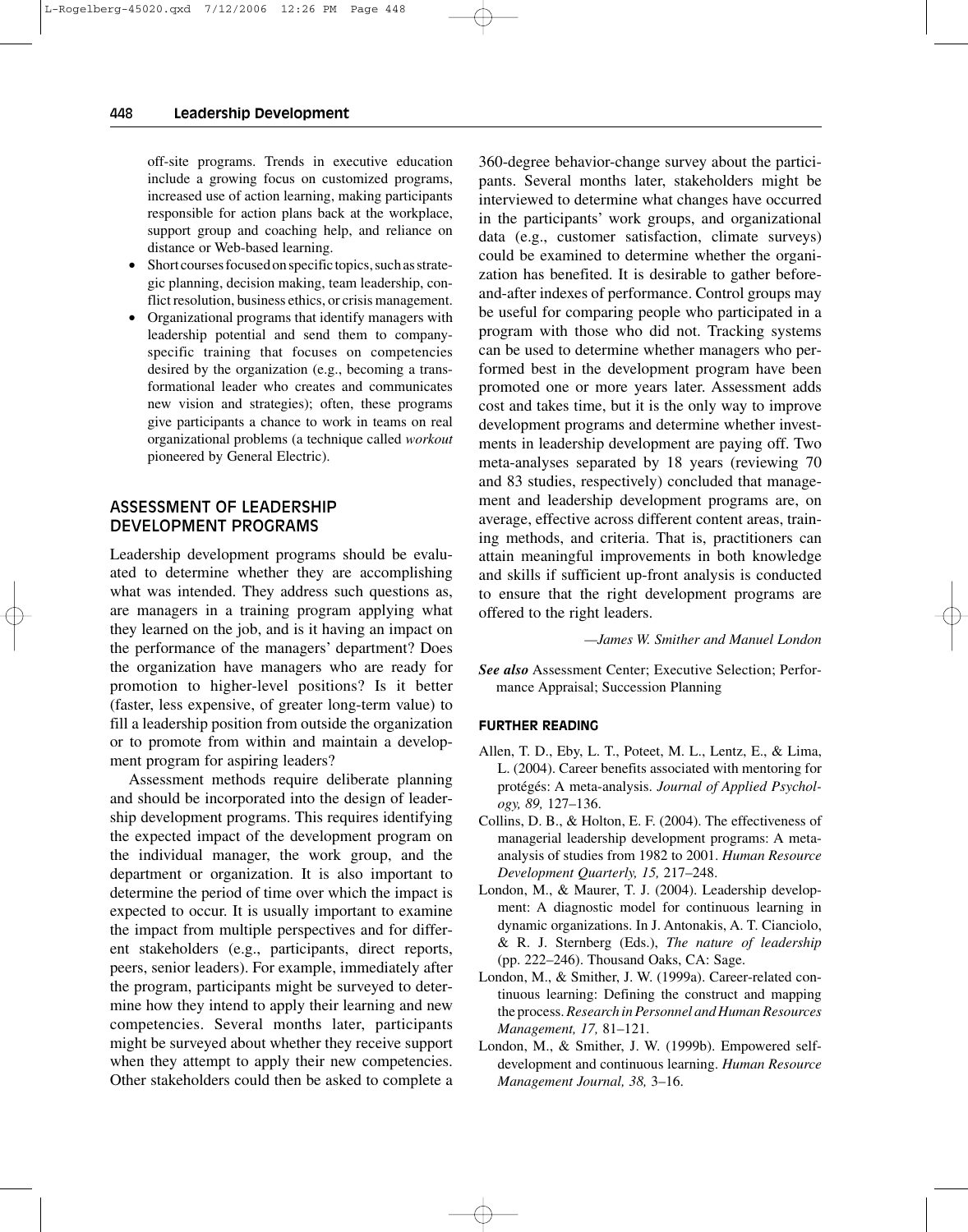- Martineau, J., & Hannum, K. (2004). *Evaluating the impact of leadership development: A professional guide.* Greensboro, NC: Center for Creative Leadership.
- McCauley, C. D., & Van Velsor, E. (2003). *The Center for Creative Leadership handbook of leadership development.* San Francisco: Jossey-Bass.
- Smither, J. W., London, M., & Reilly, R. R. (2005). Does performance improve following multisource feedback? A theoretical model, meta-analysis, and review of empirical findings. *Personnel Psychology, 58,* 33–66.

# **LEARNING ORGANIZATIONS**

Simply put, a learning organization is one that is skilled at learning. However, since the concept rose to prominence during the 1990s, the precise nature of the learning and the characteristics of a learning organization have been the source of much debate. Many models have emerged, each describing different combinations of features that typify a learning organization and each assuming that these features lead to improved performance. The models vary in terms of their emphasis on who is learning (e.g., management as opposed to nonmanagement employees, individuals or groups as opposed to the organization as a whole); what is being learned (e.g., knowledge of competitors, new technologies, new job skills); how learning is taking place (e.g., activities for creating, sharing, storing, or applying new knowledge); and which factors influence learning (e.g., organizational structure, processes, culture, leadership).

Integrating the literature produces a more comprehensive definition: A learning organization is expert at generating, acquiring, transferring, and storing knowledge within and between individual, group, and organizational levels and applying new knowledge to change behavior. This concept has had enduring popularity among management communities. An overview of its key features will be provided, as well as a discussion of its criticisms—chiefly, its lack of theoretical coherence and generalizable empirical validation.

# COMMON FEATURES OF LEARNING ORGANIZATION MODELS

A review of the literature indicates that many models share a number of features that are proposed to characterize a learning organization:

- **Continual individual development**—To utilize the full potential of individuals, the organization encourages all employees to regularly learn through a wide variety of methods, from traditional training courses to experiential work-based activities. Rewards and incentives, as well as resources, are provided to stimulate the development of employees and create a positive learning climate.
- **Teamwork**—Teams are seen as a fundamental learning unit, based on the belief that the whole is greater than the sum of the parts. Within the shared context of the team, individuals interact with each other to integrate information from different angles into a new collective perspective. This can be aided by team development activities.
- **Empowerment of leadership**—As opposed to traditional command-and-control modes, the role of management is seen as one of encouragement, facilitation, and direction of learning processes. Through empowerment and participative decision making, frontline employees are much more active in deciding how and what work is done.
- **Systematic approaches to knowledge processing** Learning organizations are analytical and scientific in the way they deal with information and make decisions. For example, Chris Argyris proposes that managers should not only engage in single-loop learning (developing knowledge that helps to meet objectives) but also periodically engage in doubleloop (questioning the setting of objectives) and deutero learning (questioning the organization's fundamental role). Peter Senge advocates the development of systems thinking, whereby management becomes aware of the long-term causes and effects of its decision making. Alternatively, Ikujiro Nonaka describes how important tacit knowledge contained within employees can be turned into explicit, articulated forms to be shared, interpreted, and internalized by the rest of the company. Periodic dialogue and reflections on experience should also be incorporated.
- **Flexible structures**—Rigid, bureaucratic organizational structures are thought to inhibit the flow of learning; therefore, flatter, less hierarchical forms with cross-functional links and decentralized decision making are considered preferable.
- Awareness of the internal and external environ**ment**—Constant monitoring of internal processes and outcomes is undertaken through activities such as employee opinion surveys and functional performance reviews. Furthermore, the organization needs to understand major external players such as customers, suppliers, and competitors. Initiatives such as conducting customer focus groups, undertaking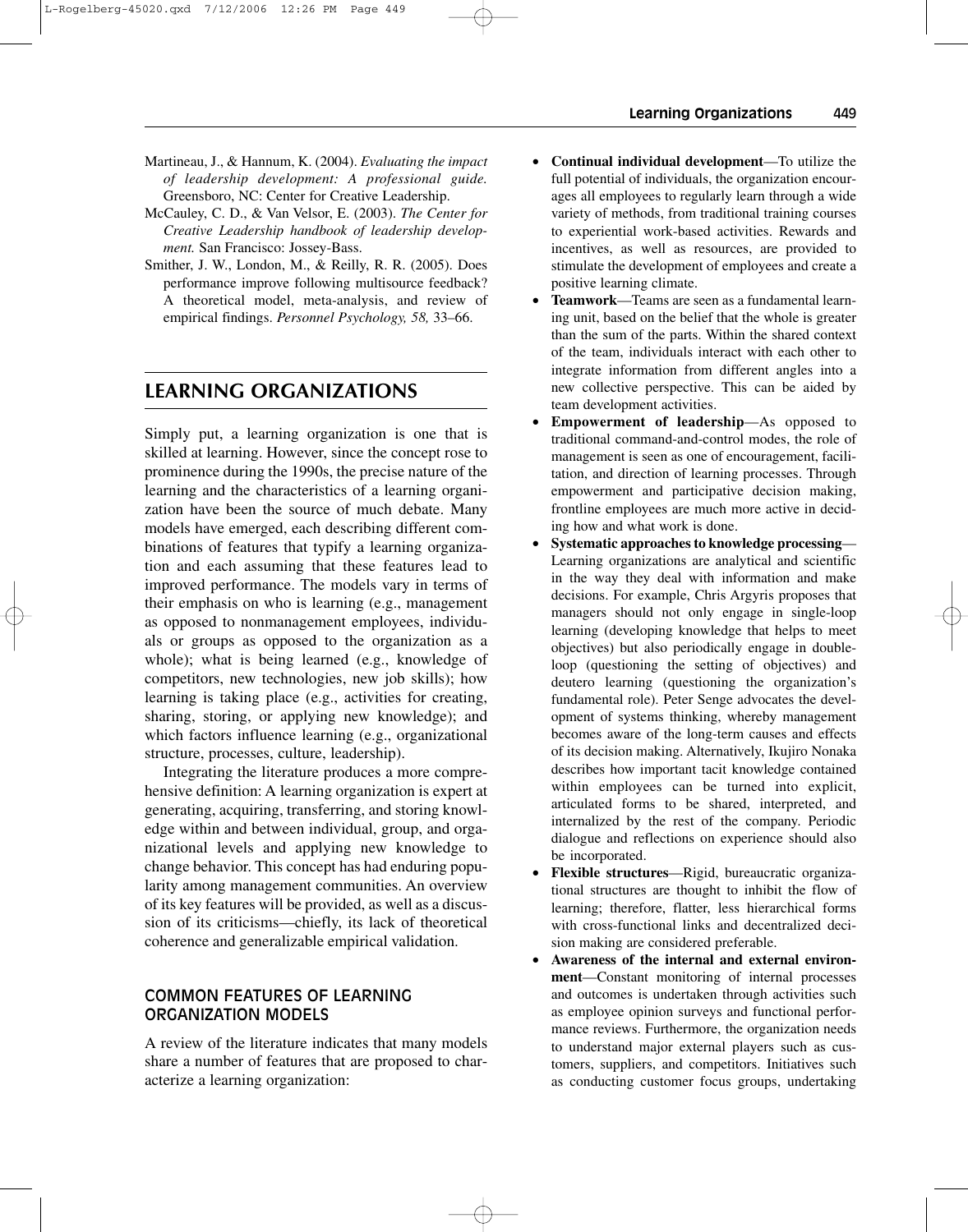#### 450———**Least Preferred Coworker Theory**

benchmarking visits, and forming alliances with partner organizations can help in this respect.

- **Effective internal knowledge-sharing mechanisms**—Knowledge flows easily throughout different parts of the organization so that best use can be made of it when needed. This can be enabled by having efficient and comprehensive communication networks, personnel rotation, and boundary-spanning roles. In addition to ensuring horizontal flows of knowledge across different sections of the organization, effective vertical sharing of information between management and employees is also necessary.
- **Strategic alignment**—To make the best use of learning for organizational value, learning organizations should ensure that strategies are both internally and externally aligned. External alignment refers to the fit between the overall strategy and current or anticipated market conditions, whereas internal alignment means that functional strategies (e.g., human resource management, marketing, production) are integrated and synergistically combine to help the organization achieve its overarching goals.
- **Change orientation—A** key feature of the learning organization is its willingness and ability to put knowledge into practice by modifying its strategy, policies, structure, and functional environment.
- **Shared vision—To provide a sense of purpose and** direct the multilevel learning efforts for optimal organizational benefit, a shared vision needs to be built among all members. The role of top management, therefore, is to create a genuine strategic and inspirational vision that will motivate all employees toward a common set of goals.

#### ISSUES

A learning organization is thought to be expert at generating, acquiring, transferring, storing, and applying knowledge at all levels. Much has been written about this concept, and it is worth contrasting it with the longstanding organizational learning domain from which it emerged. The field of organizational learning studies the processes by which organizations learn and tends to be academically driven, multidisciplinary, analytical, rigorous in methodology, and descriptive (portraying how things are). In contrast, the learning organization field is concerned with the form the organization should take. It is driven by practitioners, based on informal research methods, idealistic, action oriented, and prescriptive (portraying how things should be).

Although its concepts are useful, the learning organization field has been criticized for its lack of conceptual and theoretical coherence, difficulty of applicability, and relative paucity of generalizable empirical research. However, a growing body of research is now systematically developing measures to test the robustness of these models in terms of their construct reliability, validity, and link to organizational performance.

*—Kamal S. Birdi*

*See also* Group Development; High-Performance Organization Model; Organizational Change; Strategic Planning; Training

#### **FURTHER READING**

- Bapuji, H., & Crossan, M. (2004). From questions to answers: Reviewing organizational learning research. *Management Learning, 35,* 397–417.
- Dierkes, M., Berthoin-Antal, A., Child, C., & Nonaka, I. (Eds.). (2001). *Handbook of organizational learning and knowledge.* Oxford, UK: Oxford University Press.
- Friedman, V. J., Lipshitz, R., & Popper, M. (2005). The mystification of organizational learning. *Journal of Management Inquiry, 14,* 19–30.
- Örtenblad, A. (2004). The learning organization: Towards an integrated model. *The Learning Organization, 11,* 129–144.
- Senge, P. (1990). *The fifth discipline: The art and practice of the learning organization.* New York: Doubleday.

# **LEAST PREFERRED COWORKER THEORY**

The least preferred coworker (LPC) theory, developed by Fred E. Fiedler, has been at the center of controversy almost since its inception. Called the *contingency theory* or the *contingency model* of leadership by Fiedler and his associates, the debate over its scientific validity and practical usefulness has sometimes been quite spirited. However, the rate of published theoretical and empirical research on LPC theory has slowed to a trickle as the field has shifted its focus to theories of transformational and charismatic leadership and as Fiedler and his colleagues have turned to work on cognitive resource theory, a derivative of LPC theory.

The LPC theory refers to the central variable of the model, a measure of the esteem in which the leader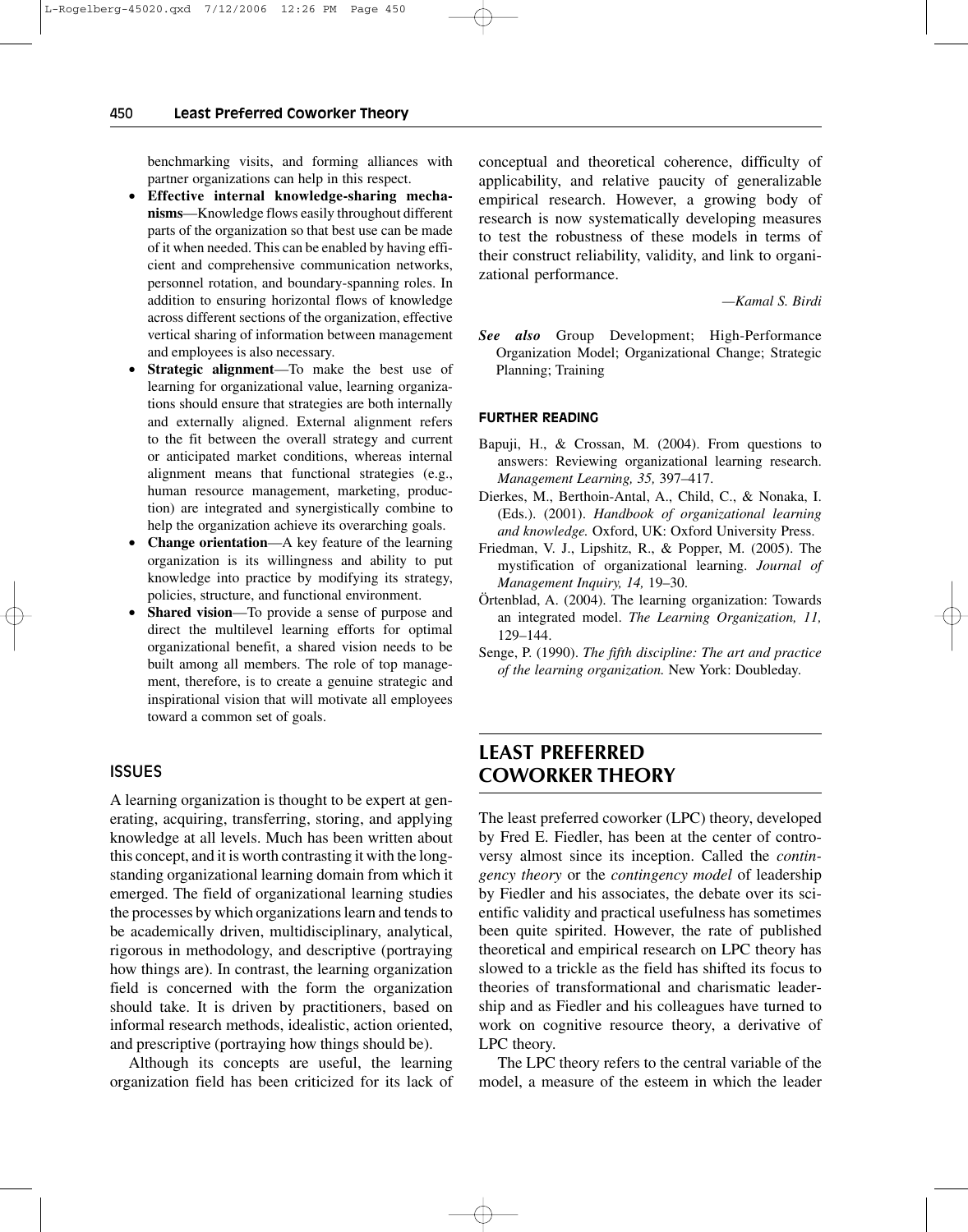holds his or her *least preferred coworker*. The leader of each work group included in a study completes an LPC questionnaire to measure the leader's leadership style and orientation. The leader is asked to think about all of the people with whom he or she has worked and to select one person who was the most difficult to work with—the least preferred coworker.

Next, the leader is asked to describe this person by placing an *X* in the appropriate location on a series of bipolar rating items, such as the sample shown below.

$$
\begin{array}{cccc}\n\text{Friendly:} & \underbrace{\cdot \cdot \cdot}_{8 \quad 7 \quad 6 \quad 5 \quad 4 \quad 3 \quad 2 \quad 1} & \text{Unfortunately}\n\end{array}
$$

Most of the rating items involve interpersonal aspects that are not directly related to job performance (e.g., warm–cold), but some are work related (e.g., cooperative–uncooperative). The leader's overall score on the LPC questionnaire is used to classify the leader as more concerned with work performance (leaders with low LPC scores) or more concerned with interpersonal relationships (leaders with high LPC scores). The LPC measure has been the subject of considerable scientific debate; some scholars have defended the measure and its interpretation, whereas others have attacked it (for a review of this literature, see Ayman, 2002).

The second variable in the model, *situational control*, reflects the leader's perception of his or her ability to influence the work group toward achieving its goals. This variable is measured by assessing three components of situational control from the leader's viewpoint. The first component is *leader–member relations*, the degree to which group members have positive social relationships with other group members and with the leader (the better the leader–member relations, the more the leader is able to influence the group toward high levels of task performance). The second component is *task structure*, which reflects the leader's ability to control task accomplishment through his or her use of knowledge and expertise. Finally, the last component is leader *position power*, a measure of the leader's ability to control his or her work group through the use of formal authority, rewards, and punishments (the higher or stronger the task structure and position power, the more the leader can influence the group toward task accomplishment).

These three elements are combined to obtain an overall measure of situational control by weighting leader–member relations as most important, task structure as the next most influential component, and position power as least important (the actual weights used are 4, 2, and 1, respectively). This combination process produces eight distinct situations, called *octants*, which differ according to the ability of leaders to exert influence or control over their work groups:

| Octant | $Leader-$<br>Member Task<br><b>Relations</b> Structure |              | Position<br>Power | Situational<br>Control |
|--------|--------------------------------------------------------|--------------|-------------------|------------------------|
| 1      | Good                                                   | Structured   | High              | Strong                 |
| 2      | Good                                                   | Structured   | Low               | Strong                 |
| 3      | Good                                                   | Unstructured | High              | Strong                 |
| 4      | Good                                                   | Unstructured | Low.              | Moderate               |
| 5      | Poor                                                   | Structured   | High              | Moderate               |
| 6      | Poor                                                   | Structured   | Low               | Moderate               |
| 7      | Poor                                                   | Unstructured | High              | Moderate               |
| 8      | Poor                                                   | Unstructured | Low               | Weak                   |

According to the model and research conducted to date, low-LPC leaders have higher-performing work groups in the conditions of strong situational control (octants 1, 2, and 3) and in the condition of weak situational control (octant 8). High-LPC leaders, on the other hand, have higher-performing work groups in situations of moderate favorability (octants 4, 5, 6, and sometimes 7). Whether these research findings are trustworthy and why findings have conformed to this pattern have been argued for decades. However, the work of Peters, Hartke, and Pohlmann (1985), Schriesheim, Tepper, and Tetrault (1994), and Strube and Garcia (1981) indicates that the substantial weight of the accumulated evidence has been largely positive, and the basic structure of the model's proposed relationships seems generally well supported. This naturally raises the question, what does the model tell us we should do to enhance our leadership effectiveness or the leadership effectiveness of others?

## PRACTICAL IMPLICATIONS OF THE LPC MODEL

Many books and articles have been written about the implications of the LPC model for leadership practice; probably the most useful for readers is Fiedler and Chemers's *Improving Leadership Effectiveness: The Leader Match Concept* (1984).

According to Fiedler and his colleagues, a leader's LPC score is akin to a basic aspect of his or her personality (e.g., assertiveness), and as such, it should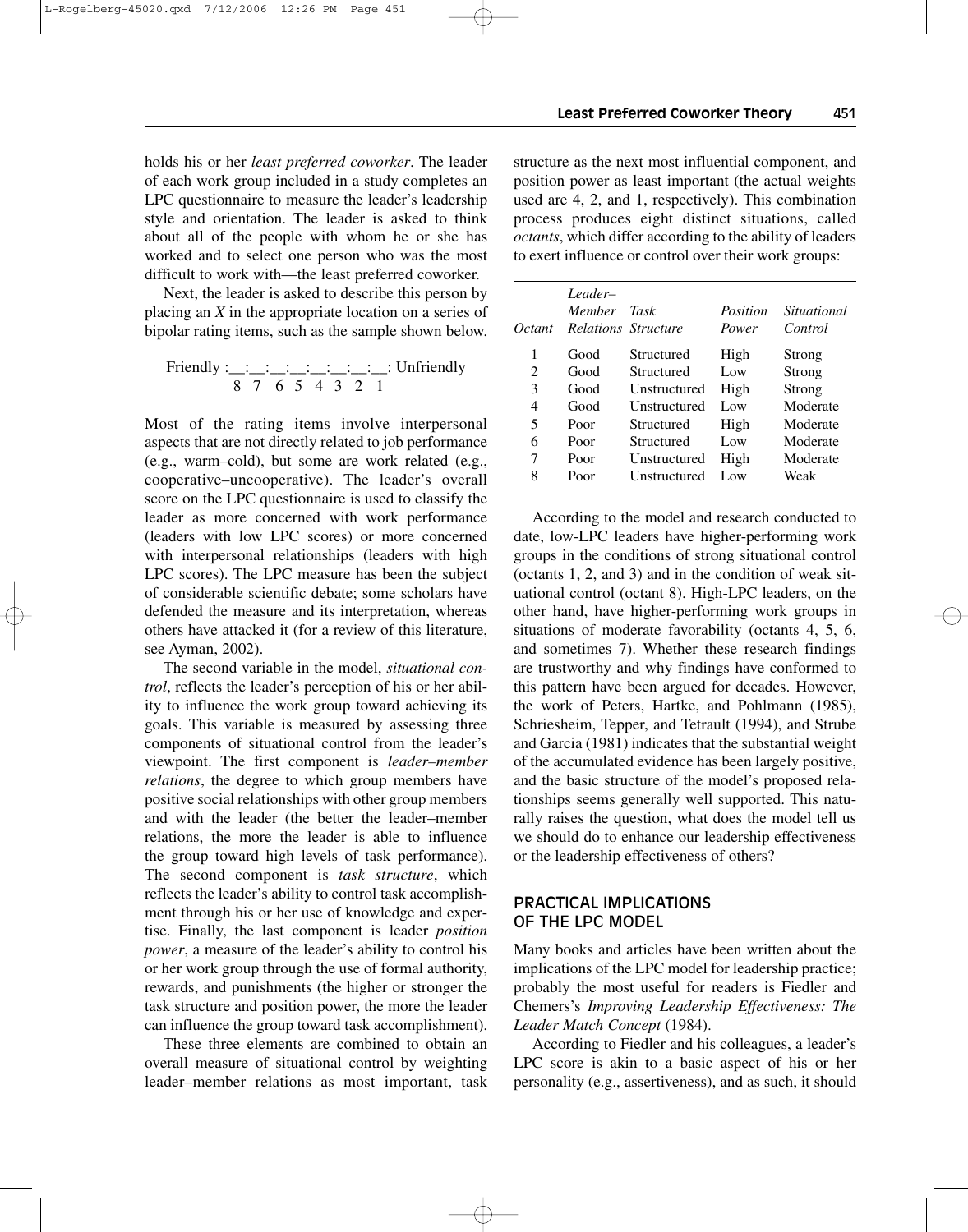#### 452———**Lens Model**

be relatively stable and difficult to change over the short run. Because the performance of the leader's work group is dictated by the match between the leader's LPC score and the degree of control that the situation affords the leader, leadership effectiveness is most easily enhanced by changing the situation rather than by trying to alter the leader's style.

This idea, called *leader match*, suggests that in order to improve a leader's effectiveness (measured by his or her group's performance), leaders should be relocated to situations that better match their LPC scores, or leaders' current situations should be modified to better match their LPC scores ("good" matches occur when low-LPC leaders are situated in octants 1, 2, 3, or 8 and when high-LPC leaders are situated in octants 4, 5, 6, and 7). Fiedler and Chemers offer suggestions about how changes in situational favorability may be effected in real organizations; readers who are interested in implementing the LPC model's approach are encouraged to read their work in detail. Arguments against using the leader match approach, presented by Schriesheim and Hosking (1978), should be considered as well.

*—Chester A. Schriesheim and Linda L. Neider*

*See also* Leader–Member Exchange Theory; Leadership and Supervision; Transformational and Transactional Leadership

#### **FURTHER READING**

- Ayman, R. (2002). Contingency model of leadership effectiveness: Challenges and achievements. In L. L. Neider & C. A. Schriesheim (Eds.), *Research in management: Vol. 2. Leadership* (pp. 197–228). Greenwich, CT: Information Age.
- Fiedler, F. E. (1977). A response to Schriesheim and Kerr's premature obituary of the contingency model. In J. G. Hunt & L. L. Larson (Eds.), *Leadership: The cutting edge* (pp. 45–51). Carbondale: Southern Illinois University Press.
- Fiedler, F. E. (1978). The contingency model and the dynamics of the leadership process. In L. Berkowitz (Ed.), *Advances in experimental social psychology* (Vol. 11, pp. 59–96). New York: Academic Press.
- Fiedler, F. E. (1995). Cognitive resources and leadership performance. *Applied Psychology, 44,* 5–28.
- Fiedler, F. E., & Chemers, M. M. (1974). *Leadership and effective management.* Glenview, IL: Scott, Foresman.
- Fiedler, F. E., & Chemers, M. M. (1984). *Improving leadership effectiveness: The leader match concept.* New York: Wiley.
- Fiedler, F. E., & Garcia, J. E. (1987). *New approaches to effective leadership: Cognitive resources and organizational performance*. New York: Wiley.
- Peters, L. H., Hartke, D. D., & Pohlmann, J. F. (1985). Fiedler's contingency theory of leadership: An application of the meta-analysis procedures of Schmitt and Hunter. *Psychological Bulletin, 97,* 274–285.
- Schriesheim, C. A., & Hosking, D. (1978). Review essay of Fiedler, F. E., Chemers, M. M., & Mahar, L. Improving leadership effectiveness: The leader match concept. *Administrative Science Quarterly, 23,* 496–505.
- Schriesheim, C. A., Tepper, B. J., & Tetrault, L. A. (1994). Least preferred co-worker score, situational control, and leadership effectiveness: A meta-analysis of contingency model performance predictions. *Journal of Applied Psychology, 79,* 561–573.
- Strube, M. J., & Garcia, J. E. (1981). A meta-analytical investigation of Fiedler's contingency model of leadership effectiveness. *Psychological Bulletin, 90,* 307–321.

# **LENS MODEL**

The lens model originated in Egon Brunswik's concept of probabilistic functionalism, which is primarily a theory of perception. Brunswik was convinced that the methods of psychological research during the first half of the 20th century were wrongheaded, especially with regard to the "rule of one variable," which many held was the only way to do psychological science. He believed that an essential characteristic of behavior is vicarious functioning—that is, the achievement of organismic goals, either perceptual or instrumental, through a variety of means. The rule of one variable prevents the organism from exercising this fundamental characteristic, thus precluding valid knowledge of behavior.

The introduction of orthogonal, multivariate research designs such as ANOVA (analysis of variance) did not alleviate the problem. Brunswik argued that in order for a scientist to generalize to some population of situations, those situations must be sampled as carefully as people are sampled and must be similar to the situations for which the generalization is intended. Situations in the world are not orthogonally designed. Hence, ANOVA designs, Brunswik argued, are laboratory artifacts that do not permit generalizing beyond the laboratory. His solution was representative design, a solution embodied in the *lens model*.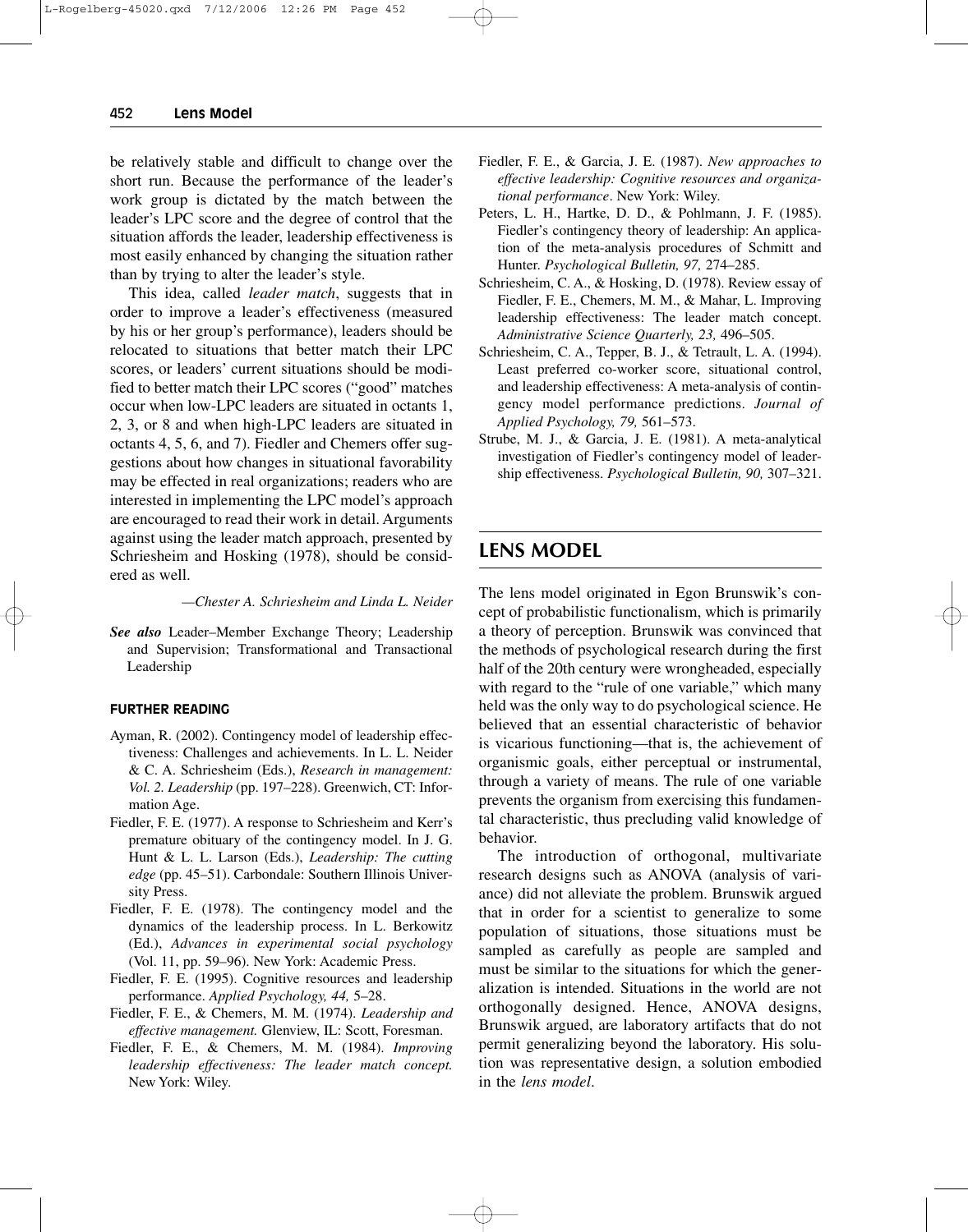#### L-Rogelberg-45020.qxd 7/12/2006 12:26 PM Page 453

# PERCEPTION

The lens model was originally conceived as a perceptual analogy in which the distal stimulus is perceived by a person in terms of multiple cues that are imperfectly correlated with each other, each providing overlapping (i.e., correlated) information about the stimulus to be perceived. The distal stimulus is portrayed as having rays emanating from it that represent the cues. The lens collects the information and refocuses it so that the perceptual system probabilistically "achieves" the correct percept.

#### JUDGMENT

Kenneth Hammond brought Brunswik into mainstream psychology by applying his ideas to judgment. In a judgment context, the lens model is best described in terms of an approach called *judgment analysis*, which requires a substantial number of multi-attribute situations about which a person makes judgments. The purpose of judgment analysis is to understand the relationships between (a) the environment and the attributes, commonly called *cues*; (b) a person's cognitive system and the cues; and (c) the environment and judgment systems.

#### THE LENS MODEL

Consider a highly idealized example. Imagine a company that is interested in the validity of the hiring decisions of its personnel department. Fortuitously for the industrial/organizational (I/O) psychologist, for legal reasons, the last 100 applicants have all been hired irrespective of the personnel director's ratings, which were based on five factors, duly recorded. Hence, the judgment data are available for analysis. The company has a criterion for success, and the five factors are conceptualized as cues to both judgment and success. Regression analysis can be used to assess the contribution of the cues to successful prediction and the relationship of the cues to success on the job. The lens model, depicted in Figure 1, provides a rich tool for understanding.

The personnel manager's hiring judgments in the 100 cases are denoted by  $Y_s$ , and each case is represented by varying values on the seven cues  $(X_i)$ . The criterion for each case is denoted by  $Y_e$ . The judgments and criterion values are assumed to be continuous, but in practice they can include binary or categorical cues as well. The 100 predictions of the linear regression models of the criterion and judge are denoted by *Y*′*<sup>e</sup>* and *Y*′*<sup>s</sup>* , respectively.



**Figure 1** The Lens Model SOURCE: Adapted from Cooksey (1996).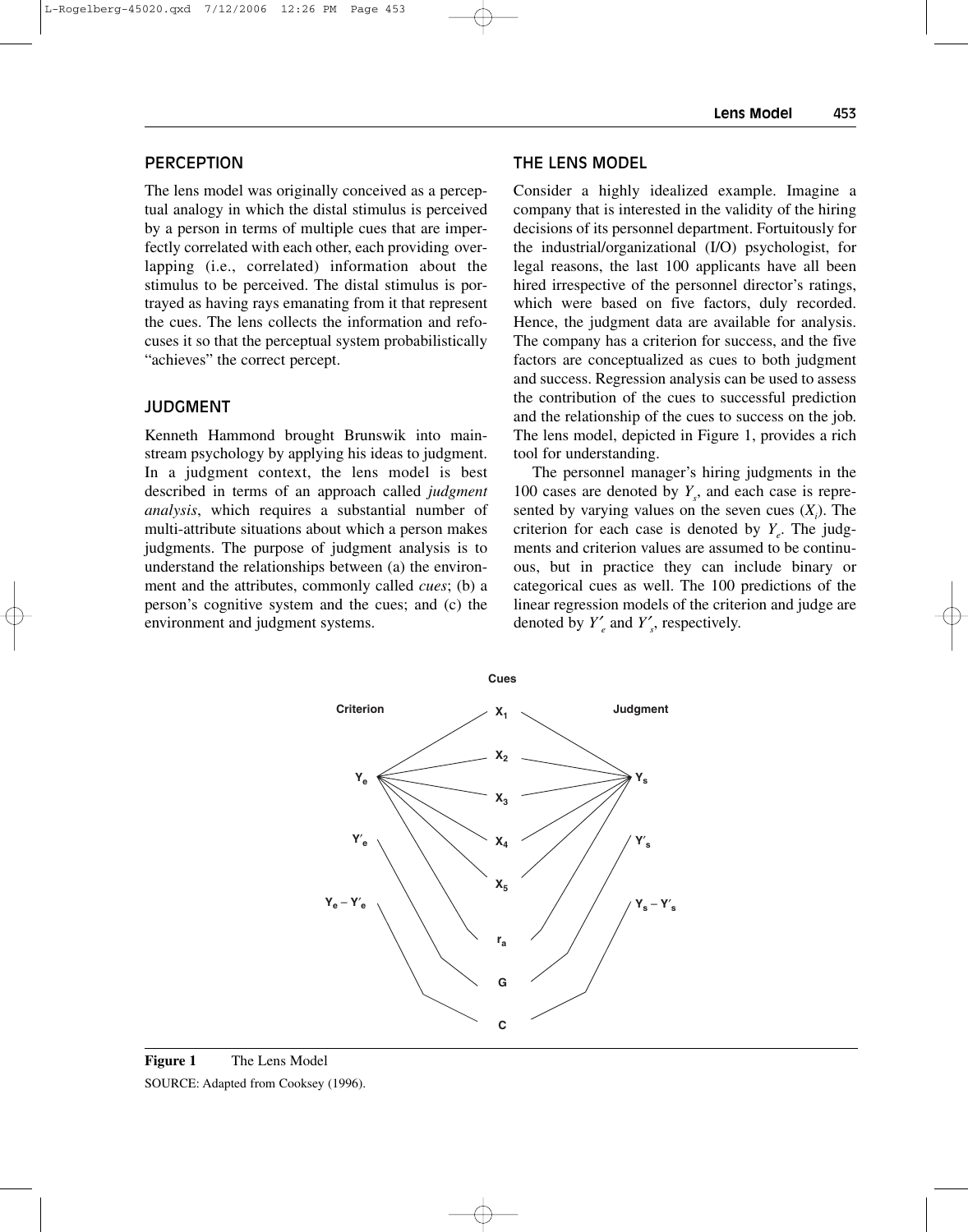#### 454———**Lens Model**

# MODELING THE ENVIRONMENT AND THE JUDGE

L-Rogelberg-45020.qxd 7/12/2006 12:26 PM Page 454

The two sides of the lens are described in the same conceptual terms, instantiated by multiple regression. Policy capturing is performed on the data of the personnel director, or in lens model parlance, the *judge*. The multiple correlation,  $R_s$ , reflects the degree to which the person's judgments are predictable, assuming a linear, additive model. Ideally (barring the everpresent unreliability of judgment), it should be 1.0 unless the judge is validly using nonlinearities of function form, nonadditivities in the integration rule, or valid cues that are not in the equation (such as knowing that an otherwise poor applicant is the CEO's son). The variable  $R_{\ell}$  is determined by how well the cues predict the environment and how well the model has been specified. The cue-utilization coefficients  $(r_i)$  and ecological validities  $(r_i)$  are zero-order correlations reflecting the importance of the cues to the judge and to success on the job, respectively.

# RELATIONSHIP BETWEEN THE JUDGE AND THE ENVIRONMENT

The bottom line is whether the personnel manager can make valid predictions of job success. What I/O psychologists know as validity is called, in the jargon of the lens model, *achievement*, and it is reflected in the statistic  $r_a$ , the correlation between the 100 judgments and 100 criterion values. The degree to which  $r_{i\rho}$  and  $r<sub>i</sub>$  are similar determines *G*, the zero-order correlation between the predicted values of the two linear models, which can be interpreted as the validity of the person's knowledge of the linear additive components of the environment. The *C* index, the zero-order correlation between the residuals from the two models, reflects the extent to which the unmodeled aspects of the person's knowledge matches unmodeled aspects of the environmental side of the lens.

Achievement is influenced by all of the foregoing variables. It is represented by the truly elegant formulation known as the *lens model equation*, or LME:

$$
r_a = R_e R_s G + C [(1 - R_e^2) (1 - R_s^2)] 1/2.
$$

With respect to the example, the LME says that the personnel director's ability to predict success on the

job is completely determined by how well that success can be predicted from the available data  $(R_e)$ , how consistently he or she uses the available data  $(R<sub>s</sub>)$ , and how well he or she understands what actually predicts success (*G* and *C*).

When it is applied to appropriate problems, lens model analysis provides remarkable insight (which may be limited by modeling assumptions) into the interrelations between the person and the environment. The foregoing model has been framed in terms of an individual's judgments, turning the usual sampling asymmetry on its head—we have one subject and many situations! If we wished to generalize across subjects, then we would sample subjects as well as situations, perform idiographic statistical analyses on each subject, then nomothetically aggregate the idiographic indexes.

Applications to industrial and organizational psychology abound. Whenever tasks call for one or more people to make judgments and criterion data are available, the lens model and LME are useful tools for discovery. Such tasks include performance assessment, employment interviewing, investment decisions, evaluation of discrimination charges, or assessment of the desirability of employment contracts. In other applications, the two sides of the lens may be two different people, and the LME could be used to explore similarities, differences, and conflicts. The LME indexes can also be used in cognitive feedback studies, wherein criterion weights can be fed back to subjects, who can then use the information to modify their judgment weights.

*—Michael E. Doherty*

*See also* Policy Capturing

#### **FURTHER READING**

- Balzer, W. K., Doherty, M. E., & O'Connor, R. O. (1989). The effects of cognitive feedback on performance. *Psychological Bulletin, 106,* 410–433.
- Cooksey, R. W. (1996). *Judgment analysis: Theory, methods, and applications.* San Diego: Academic Press.
- Goldstein, W. M. (2004). Social judgment theory: Applying and extending Brunswik's probabilistic functionalism. In D. K. Koehler & N. Harvey (Eds.), *Blackwell handbook of judgment and decision making* (pp. 37–61). Malden, MA: Blackwell.
- Hammond, K. R., & Stewart, T. R. (2001). *The essential Brunswik: Beginnings, explications, applications*. Oxford, UK: Oxford University Press.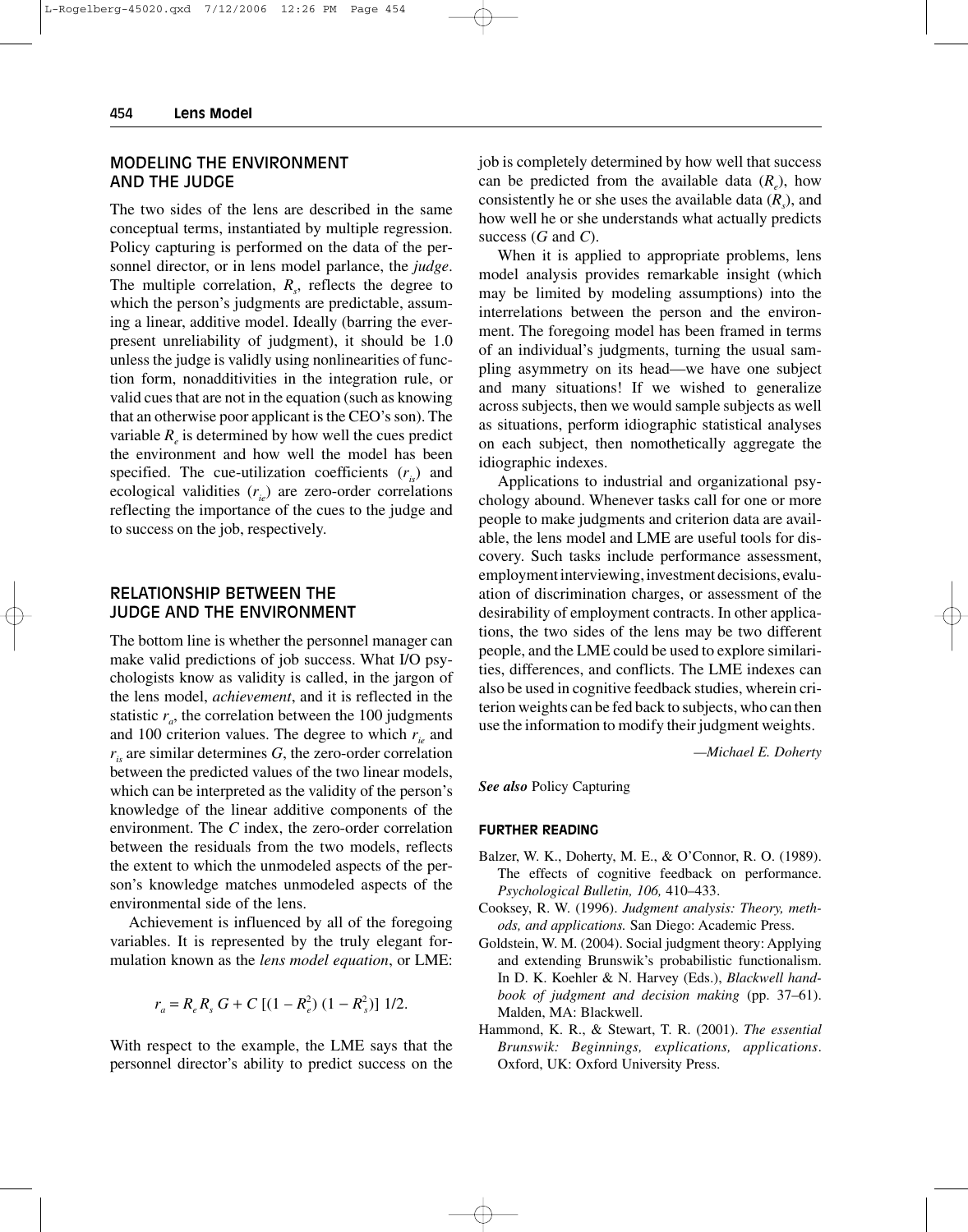#### Letters of Recommendation 455

Maniscalco, C., Doherty, M. E., & Ullman, D. G. (1980). Assessing discrimination: An application of social judgment technology. *Journal of Applied Psychology, 65,* 284–288.

# **LETTERS OF RECOMMENDATION**

In psychology, there is a common belief that the best predictor of future performance is past performance. References and letters of recommendation are methods of predicting future performance by looking at past performance. More than 80% of organizations in the United States check references, and almost all colleges and universities ask for letters of recommendation when admitting students or hiring faculty.

## DEFINITIONS

*Reference check:* The process of confirming the accuracy of information provided by an applicant.

*Reference:* The expression of an opinion, either orally or through a written checklist, regarding an applicant's ability, previous performance, work habits, character, or potential for future success. The content and format of the reference are determined by the person or organization asking for the reference.

*Letter of recommendation:* A letter expressing an opinion regarding an applicant's ability, previous performance, work habits, character, or potential for future success. The content and format of the letter of recommendation are determined by the letter writer.

## REASONS FOR USING REFERENCES, REFERENCE CHECKS, AND RECOMMENDATION LETTERS

#### **Confirming Details on a Résumé**

It is not uncommon for applicants to engage in résumé fraud—that is, lying on their résumé about what experience or education they actually have. Employers find that about 25% of résumés contain false or misleading information. Thus, one reason to check references or ask for letters of recommendation is simply to confirm the truthfulness of the information provided by the applicant.

#### **Predicting Future Performance**

Organizations can use references and letters of recommendation to predict future performance. However, references and letters of recommendation are generally not good predictors of future employee success, as the average validity for references is only .18. Using structured approaches to creating references and scoring letters of recommendation may increase their validity. References from people who know the applicant well are better predictors of future performance than references from people who are not well acquainted with the applicant.

# PROBLEMS WITH REFERENCES AND LETTERS OF RECOMMENDATION

## **Leniency**

One reason that references and letters of recommendation are not good predictors of performance is that few references are negative. In fact, studies indicate that only 4% to 7% of references are average or negative. This leniency is not surprising, considering that most applicants select people who will be their reference providers.

Reference providers may also be lenient because they fear they will be the target of a defamation suit if they say negative things. A person providing references can be charged with defamation of character (slander if the reference was oral, libel if it was written) if the content of the reference is both untrue and made with malicious intent. This fear keeps many organizations from providing references at all. Those who do provide references often ask former employees to sign waivers giving their employer the right to provide information and future employers the right to ask for information.

#### **Reliability**

A second reason that letters and references are not good predictors of future performance is that two people providing references or writing letters for the same person seldom agree with one another. A metaanalysis of five studies found that the average reliability for references is only .22. In fact, research indicates there is more agreement between recommendations written by the same person for two different applicants than between two people writing recommendations for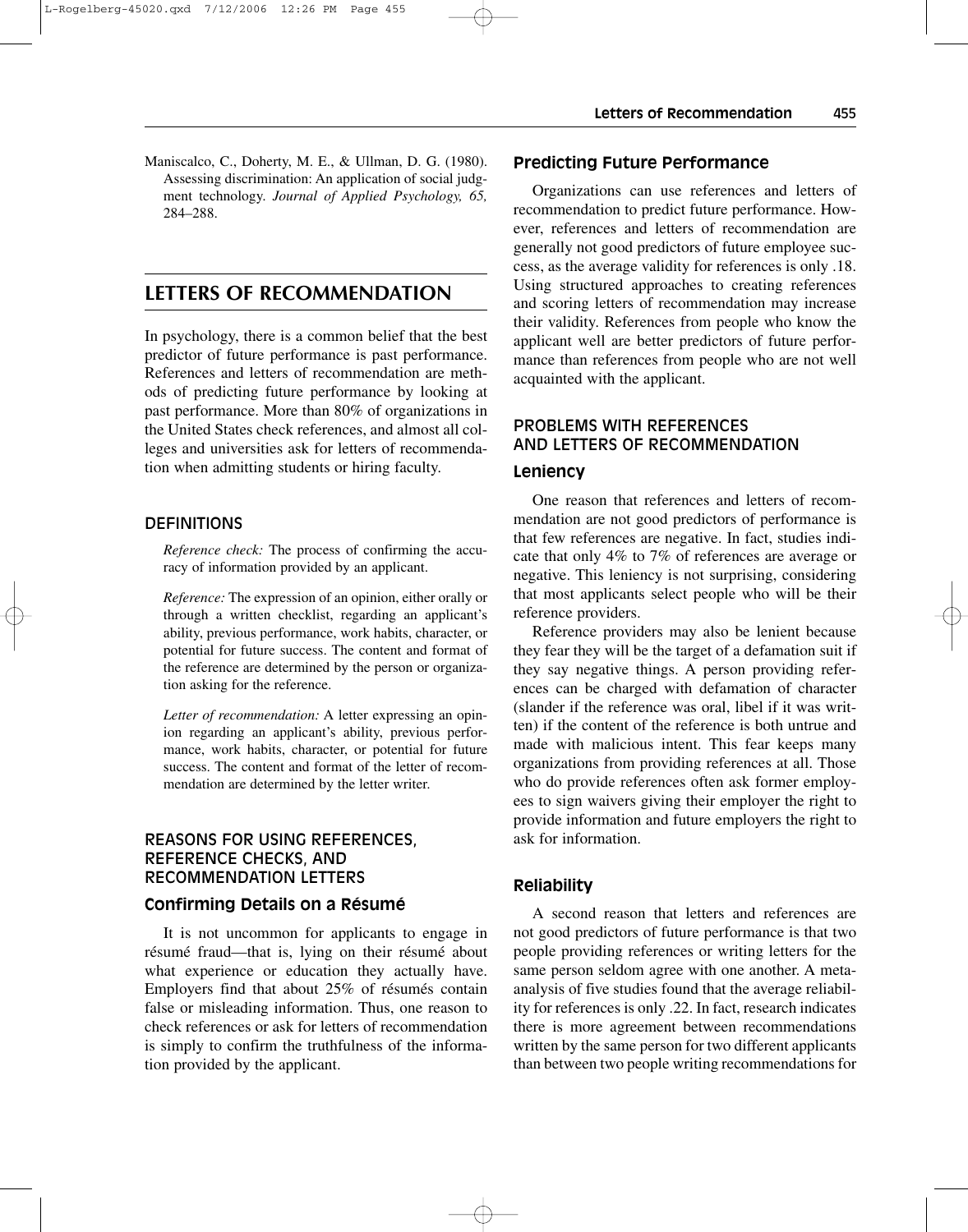the same person*.* Thus, letters of recommendation may say more about the person writing the letter than about the person for whom it is being written.

## SEX AND RACE DIFFERENCES

References and letters of recommendation appear to be one of the few employee selection methods in which there are minimal sex and race differences. Though there is not a lot of research on the topic, existing studies indicate that men and women write similar types of letters and provide similar references. Furthermore, male and female applicants, as well as minority and nonminority applicants, are described similarly in recommendation letters. Thus, references and recommendation letters are not likely to result in high levels of adverse impact.

# EVALUATING LETTERS OF RECOMMENDATION

Letters of recommendation usually contain some combination of the following components:

- An opening paragraph that describes the relationship between the letter writer and the applicant
- Descriptions and evaluations of the applicant's traits, skills, and character
- Descriptions of the applicant's work, academic, or research responsibilities
- Statements that provide an overall evaluation of the applicant. Generally, there are three types of statements. The first indicates the overall quality of the worker or student (e.g., "She is the best employee I ever had"). The second indicates the strength of the recommendation (e.g., strongly recommend, recommend with reservations). The third is a prediction of the future (e.g., "She will be an outstanding employee for you").
- A closing paragraph telling the reader to contact the writer if he or she has any questions

Research indicates that when people read these components, they evaluate letters more positively when the letters contain specific examples and the letters are not too short in length.

# ETHICAL ISSUES

Because providing references and letters of recommendation is a subjective process, the following ethical advice should be considered:

- Explicitly state your relationship with the person you are recommending.
- Be honest in providing details and making recommendations.
- Be honest with the applicant about the degree to which the reference will be positive.
- Avoid conflicts of interest when asked to provide a recommendation for two or more people applying for the same position.
- Include only job-related information.

#### LEGAL ISSUES

Although letters of recommendation do not appear to have high levels of adverse impact, some legal issues must be considered. Employers may be charged with *negligent hiring* if an employee has a criminal or violent past, the employer did not check references, and the employee commits a crime or other tort during working hours. Reference providers can be charged with *defamation* if they make negative statements that are not true and provided with malicious intent. Employers that do not provide information about a former employee's violent or illegal behavior may be charged by the new employer with *negligent reference* if the employee commits a crime or other tort while employed at the new job.

*—Michael G. Aamodt*

*See also* Employment Interview; Prescreening Assessment Methods for Personnel Selection

#### **FURTHER READING**

- Bliss, W. G. (2001). *Legal, effective references.* Alexandria, VA: Society for Human Resource Management.
- Colarelli, S. M., Hechanova-Alampay, R., & Canali, K. G. (2002). Letters of recommendation: An evolutionary psychological perspective. *Human Relations, 5*(3), 315–344.
- Harshman, E., & Chachere, D. R. (2000). Employee references: Between the legal devil and the ethical deep blue sea. *Journal of Business Ethics, 23,* 29–39.
- McCarthy, J. M., & Goffin, R. D. (2001). Improving the validity of letters of recommendation: An investigation of three standardized reference forms. *Military Psychology, 13*(4), 199–222.
- Taylor, P. J., Pajo, K., Cheung, G. W., & Stringfield, P. (2004). Dimensionality and validity of a structured telephone reference check procedure. *Personnel Psychology, 57,* 745–773.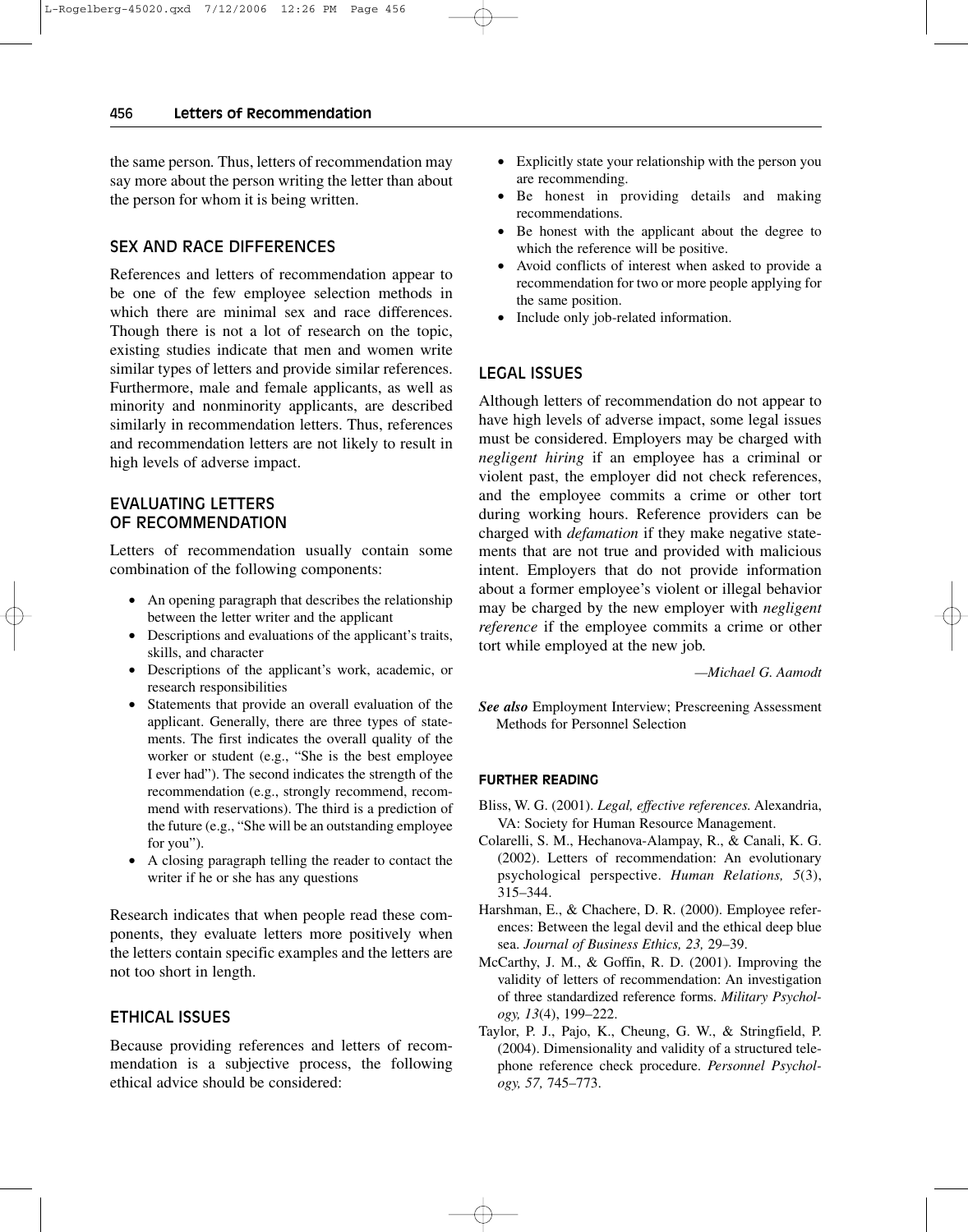# **LIFE-CYCLE MODEL OF LEADERSHIP**

The situational leadership (SL) theory, developed by Paul Hersey and Ken Blanchard, is one of the most widely known frameworks for explaining managerial effectiveness. Although the framework is particularly popular among practicing managers and professional trainers, it has not enjoyed comparable attention from the academic community of industrial/organizational researchers. Nonetheless, the theory is recognized among researchers for its intuitive appeal, though it is not considered a clearly valid or robust framework for the prescription of leader behavior.

Since its earliest origins, when it was known as the life-cycle theory of leadership, SL theory has undergone a variety of changes. Some of these changes have been relatively cosmetic—for example, relabeling follower *maturity* as *developmental level* and then *readiness*, relabeling *willingness* as *commitment*, relabeling *ability* as *competence*, relabeling leader *task behavior* as *directive behavior*, relabeling leader *relationship behavior* as *supportive behavior*, relabeling the *prescriptive curve* as the *performance curve* and then the *leadership style curve*, and finally, relabeling *telling-selling-participating-delegating* as *directingcoaching-supporting-delegating*. Other changes reflected in the most recent version of the model, termed *situational leadership II*—such as suggesting that low employee development or maturity involves differing dynamics, are arguably problematic and even suggest that increased maturity may result in decreased motivation. Despite these changes, the core concepts of SL remain largely intact, even if they have not been adequately validated.

Situational leadership theory continues to tie in with other contemporary views of what makes for effective supervision. For example, three contemporary workplace perspectives are completely in accord with SL's essential principles: (1) Self-directed work teams (a popular performance-enhancement technique) advocates that supervision should be minimal when employees are sufficiently capable of being selfdirected; (2) employee competence and dedication or professionalism can be viewed as potent substitutes for leadership; and (3) leaders need to be both socially intelligent and flexible in their behavior.

In relation to other perspectives on leadership, SL theory is often viewed as one of several situational models that arose during the 1960s and 1970s. As part

of a trend toward incorporating situational elements into explanations of leader effectiveness, the theory's appeal was driven by dissatisfaction with earlier paradigmatic approaches that emphasized leader traits and leader behaviors to the exclusion of situational attributes. This theory also builds on earlier behavioral (or stylistic) approaches in that it includes a prevalent perspective wherein leadership is conceptualized along two independent dimensions: leader consideration and leader initiation of structure. The theory is novel, however, in its attempt to specify which combination of leader behaviors along these two dimensions is optimal in light of follower maturity. Within this theory, follower maturity is most often defined as a combination of the ability to perform a task and the willingness (or commitment and motivation) to accomplish a task.

The key principle underlying SL theory's most essential social dynamic is that as follower maturity increases, optimal leader behavior should involve less structuring and less consideration. Although the decline in the need for structuring is straightforward, the relationship to leader supportiveness is less so. Specifically, followers who are comparatively low on maturity should benefit from high structuring combined with low consideration. As the follower gains maturity, the need for leader structuring declines, but the need for supervisory supportiveness actually increases. At the highest levels of follower maturity, the need for both leader structuring and social supportiveness declines further, such that at the highest levels of follower maturity, leader structuring and consideration are irrelevant to follower performance. This transitioning of prescribed leader style can be summarized as moving from telling to selling to participating and, ultimately, to delegating (along a prescriptive curve).

The theory's intuitive appeal lies in its simplicity, as well as the self-evident correctness that is attendant to human (especially child) development. Consider that one would not attempt to handle a class of first graders in the same fashion as one would attempt to handle eighth graders, high school students, or college students. Clearly, one would be engaging in more telling at the lowest level of maturity and, ideally, far more delegating at the college (especially the graduate) level. The model is also appealing to military leadership training because raw recruits undergo a transformation as they gain ability and commitment. Because we all vary our own behaviors based on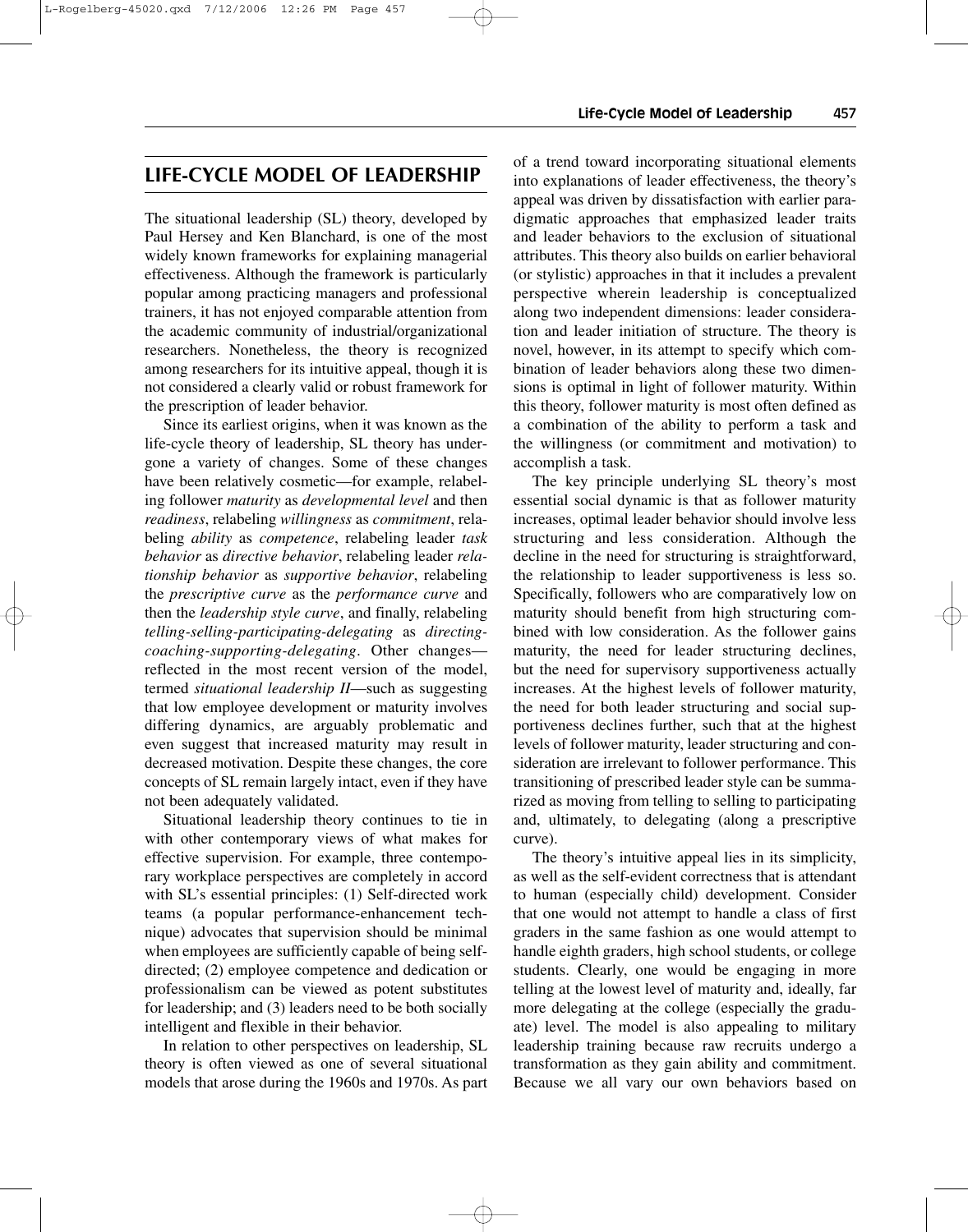#### 458———**Life-Cycle Model of Leadership**

circumstances and expect to be treated differentially based on self-perceived efficacy, the model's proposed dynamic is inherently enticing. The model is broadly attractive because it focuses on managerial dynamics rather than true leadership, which can be vested in any group member and typically refers to some form of incremental influence beyond one's nominal position or headship. Hence, the model offers practical guidance to people who find themselves in positions of responsibility (who may have little interest in the subtleties of a variety of alternative models of leadership that are long on evidence of aggregate correlational associations but short on specific advice as to how to relate to individual employees).

An empirical demonstration of the validity of the model's core tenet (the value of leader adaptability) is desirable. However, a variety of obstacles have impeded progress in studying the model in a rigorous fashion. First, the model is embedded in a training package that includes (along with training videos, worksheets, puzzles, games, and practice activities) a preferred instrument for assessing leader style. Although theoretical ties to the Ohio State University measures of consideration and initiating structure are evident, the instruments that are recommended for assessing a leader's personal style may not possess comparable psychometric merit. Additionally, the definition and measurement of employee maturity, a key construct, requires further development.

Despite these problems, empirical studies of SL theory have been attempted, yielding a mixed pattern of results. One study of 303 teachers in 14 high schools found support for the model's predictions for low-maturity subordinates (i.e., followers who were low in competence and commitment performed better with supervisors who were high on structuring but low on consideration) and for moderate-maturity subordinates (i.e., moderate structuring combined with higher considerateness was optimal). However, no support was found for high-maturity subordinates. In a replication of this study with a sample of nurses, similar directional (but nonsignificant) support was found for the earlier findings. In a further replication and extension of this line of research, 332 university employees and 32 supervisors were studied. The authors tested the suggestion that the model may be valid from an across-jobs perspective (in which norms govern how subordinates expect to be treated by a supervisor based on their competency and commitment) rather than a within-jobs perspective. Yet the results continue to suggest that the original model has limited descriptive utility. However, further analyses have indicated that supervisory monitoring and consideration interact with job level such that monitoring has a positive impact for lower-level employees, whereas considerateness has a more positive impact for higher-level employees. This suggests that the model's most central and intuitively appealing aspect may be correct, whereas specific predictions based on follower maturity may be incorrect. In a related study of 1,137 employees across three organizations, it was found that employees with higher levels of education and greater levels of job tenure express less preference for supervisory structuring. This suggests that an understanding of employee expectations of supervisor behavior may be valuable in optimizing the level and nature of supervisory involvement with subordinates.

Beyond the aforementioned problem of deciding how best to operationalize key constructs, tests of the model have been limited because of the relatively low frequency of "matches" (relative to "mismatches"), wherein the ideal circumstances or combinations specified by the model are obtained. Furthermore, studies of the developmental dynamic proposed by the model (wherein followers gain or even regress in ability and willingness) are virtually nonexistent. Despite these problems, a sufficient number of SL-related studies have been conducted (many of them doctoral dissertations that rely on leader self-assessments) that a meta-analysis was recently conducted. Based on 35 studies, the results were judged to be generally supportive of the relationship between leader adaptability and effectiveness, with an overall corrected effect size of .31 and an estimated 95% confidence interval of the true correlation of .19 to .41. Hence, the authors concluded that the ability to appropriately adapt one's leadership style to the developmental level of a follower is related to overall leader effectiveness. Judged in their totality, the results of this meta-analysis, as well as other more rigorous studies, suggest that SL theory continues to be a promising approach to understanding leadership.

*—Robert P. Vecchio*

*See also* Leadership and Supervision; Situational Approach to Leadership

#### **FURTHER READING**

Blanchard, K. H., Zigarmi, D., & Nelson, R. B. (1993). Situational leadership after 23 years: A retrospective. *Journal of Leadership Studies, 1,* 22–36.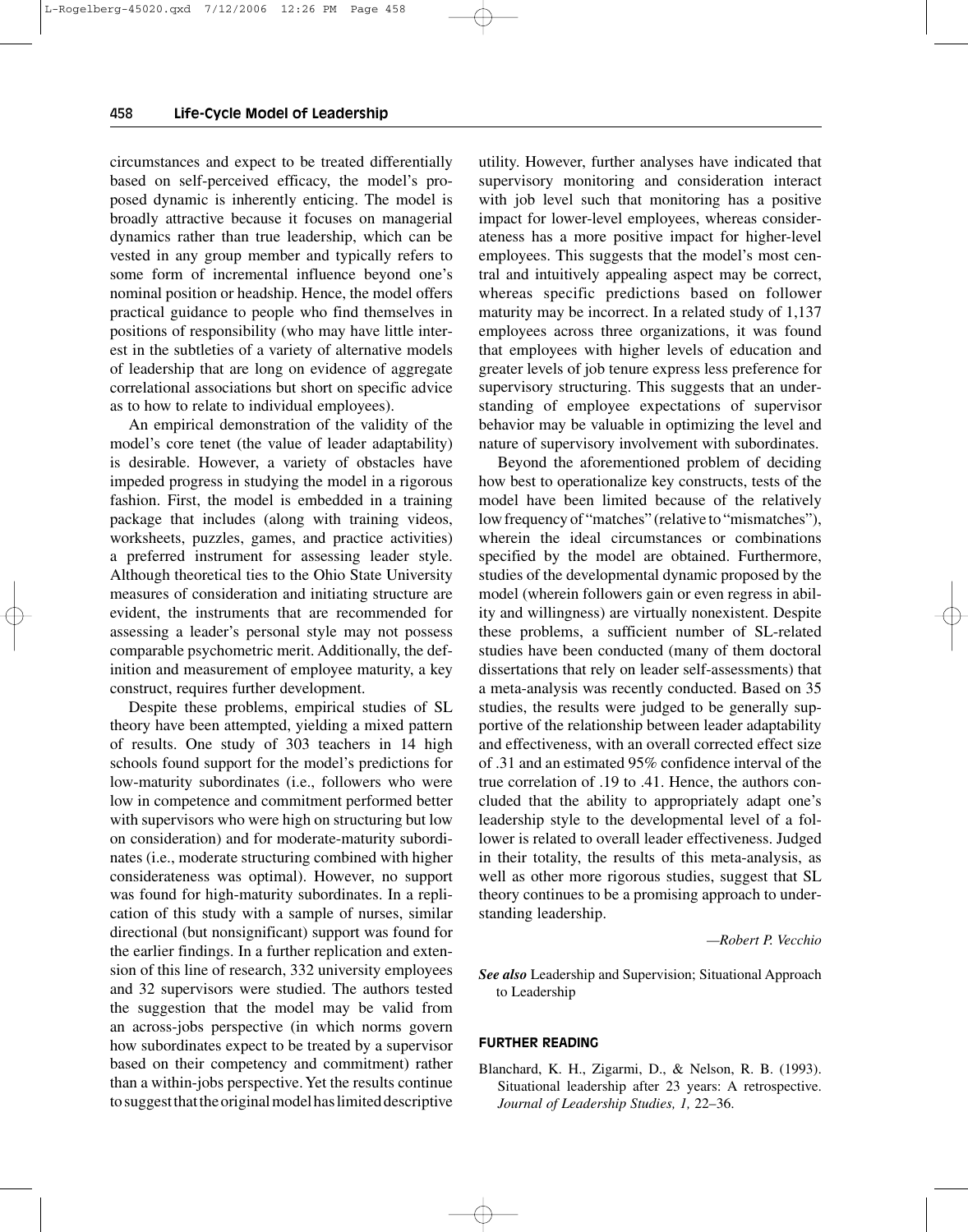L-Rogelberg-45020.qxd 7/12/2006 12:26 PM Page 459

- Fernandez, C. F., & Vecchio, R. P. (1997). Situational leadership theory revisited: A test of an across-jobs perspective. *Leadership Quarterly, 8,* 67–84.
- Hersey, P., & Blanchard, K. (1969). Life-cycle theory of leadership. *Training and Development Journal, 23,* 26–34.
- Hersey, P., Blanchard, K., & Johnson, D. E. (2001). *Management of organizational behavior: Leading human resources* (8th ed.). Englewood Cliffs, NJ: Prentice Hall.
- Norris, W. R., & Vecchio, R. P. (1992). Situational leadership theory: A replication. *Group and Organization Management, 17,* 331–342.
- Shilobod, T. L., McMullen, L. J., & Raymark, P. H. (2004, April 1–4). *Situational leadership theory: A meta-analysis of the adaptability hypothesis.* Paper presented at the 19th Annual Conference of the Society for Industrial and Organizational Psychology, Chicago.
- Vecchio, R. P., & Boatwright, K. J. (2002). Preferences for idealized styles of supervision. *Leadership Quarterly, 13,* 327–342.

# **LINKAGE RESEARCH AND ANALYSES**

Linkage research identifies the relationship between employee perceptions of the work environment and objective measures of business performance (e.g., productivity) and other relevant organizational outcomes (e.g., customer satisfaction). Workplace perceptions are typically gathered through employee surveys, and measures of business performance are selected on the basis of what outcomes are relevant to the firm's strategy. Linkage research serves two purposes. First, it provides organizational leaders with a compelling demonstration of the validity of employee perceptions and the effects of employee opinions on business success. Second, it helps organizations to identify specifically what they should do to improve.

# RELATIONSHIP BETWEEN EMPLOYEE OPINIONS AND BUSINESS PERFORMANCE

The history of job satisfaction research has been largely disappointing in its consideration of the seemingly logical belief that happy workers are more productive. Simply put, evidence of the relationship between employee satisfaction and individual productivity was found to be lacking as early as the 1950s and in many reviews of the relationship since then. This surprising lack of relationship can be attributed to several factors, including employees' lack of discretion in deciding how to perform their jobs and the lack of reliability in individual performance measures. In contrast, linkage analyses are conducted at the level of the relevant organizational work unit*.* The organizational measures of performance selected may be more reliable and less prone to rating biases than individual ratings of job performance. Organizational measures also reflect the benefit of the aggregate discretionary individual behaviors that affect unit and organizational functioning and may not be captured in traditional individual performance measures.

Cumulative evidence across many linkage studies suggests a compelling picture. Workplace perceptions have been shown to predict financial measures of success (sales, profits), customer satisfaction, turnover rates, safety, and other relevant business outcomes. The findings are robust, although the range of business outcomes represented in the published studies is somewhat limited and comprises mostly customerfocused outcomes. This is partly attributable to the fact that customer-focused industries tend to be organized around common business practices, and business units tend to be easily identifiable and significant in number. Therefore, linkage research has been largely limited to organizations with multiple homogeneous business units (such as bank branches, hotels, and car dealerships).

## WHICH EMPLOYEE OPINIONS MATTER?

The fundamental challenge in designing employee surveys is choosing the right questions to ask. There are practical limits to the length of employee surveys, and the number of possible topics to be represented is large. Consequently, employee surveys capture how employees perceive the work environment with varying degrees of specificity. In some surveys, questions focus on very specific organizational practices, such as the availability of specific resources such as computers or management support. In other cases, the questions are broad indicators of satisfaction, such as direct ratings of satisfaction with supervision or the degree of autonomy.

Despite these broad differences in specificity, the relationship between survey data and business performance indicators is robust. Questions about employees' general satisfaction as well as more specific questions about organizational climate are consistently related to organizational outcome measures (at the unit level of analysis). That said, it is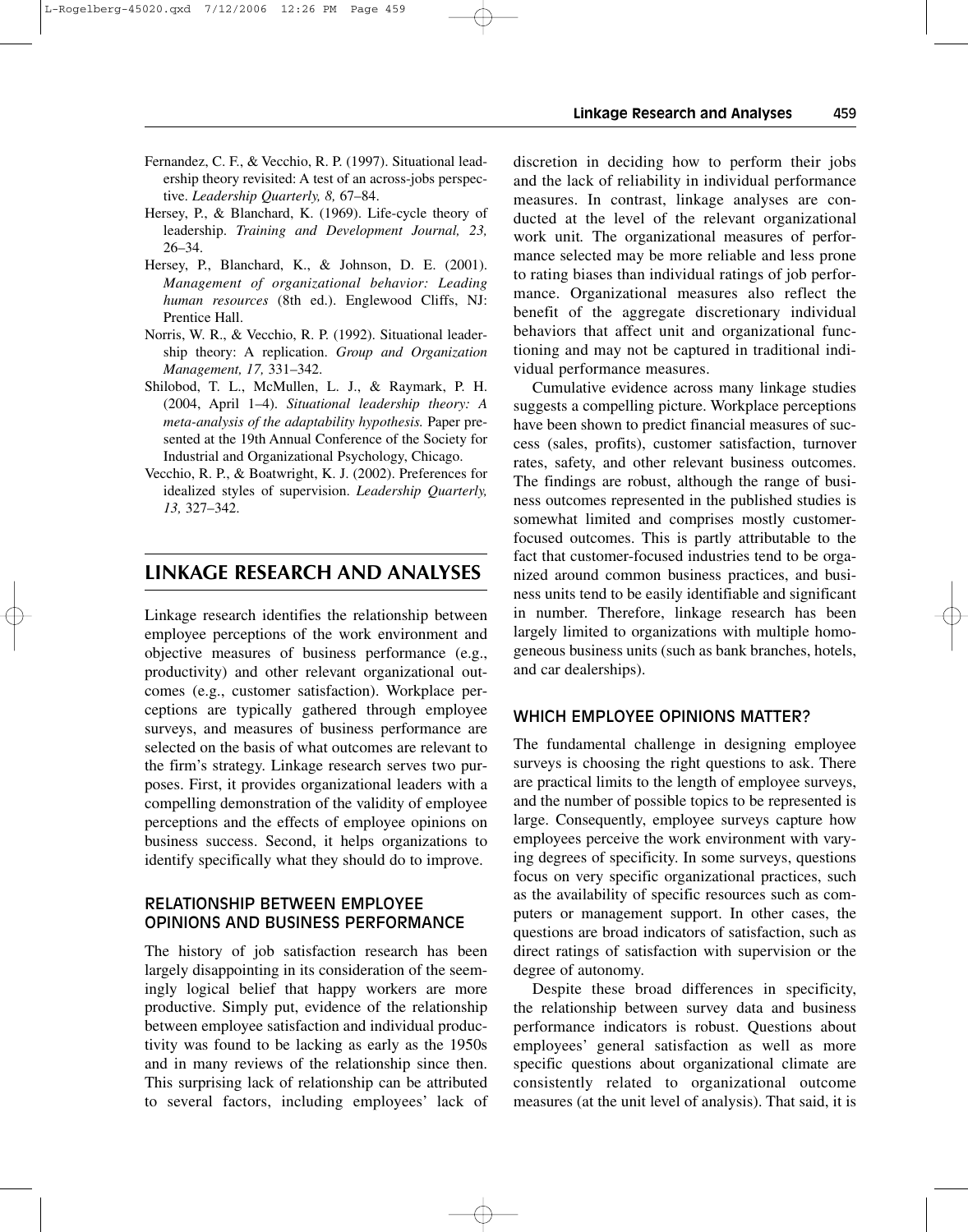#### 460———**Linkage Research and Analyses**

considered best practice by many to ask questions that lead to a more direct and actionable interpretation. For example, knowing that 25% of the employees in a job class have received training in a specific operational procedure is more actionable than knowing that 25% of them are satisfied with the overall level of training they have received. Thus, linkage research provides insights into which opinions determine organizational success, but the practical interpretation depends greatly on the specificity of the employee survey questions asked.

Beyond specificity, the breadth of survey content restricts the domain of possible linkage relationships. Few organizational surveys are truly comprehensive; the breadth of questions is restricted by practical considerations and specific interests. Thus, the conclusions that can be drawn are limited to the areas of inquiry represented in the survey itself.

## ASSUMPTIONS OF LINKAGE RESEARCH

The value of linkage research is predicated on the reasonableness of certain key assumptions. The first assumption is the availability of measures of business performance that have a common interpretation across organizational units. Consider, for example, that fatality measures have a very different interpretation across different hospital settings. More difficult to assess is the degree to which the specific business measure is influenced by other, more powerful determinants. For example, the variance of sales performance of similar retail stores may be attributable to local influences (e.g., neighborhood socioeconomics), which, in turn, may be correlated with workplace characteristics (e.g., the availability of a qualified labor pool). Thus, other sources of variance may mask the relationship between workplace perceptions and otherwise reasonable measures of organizational success.

The second important assumption centers on the reasonableness of drawing cause-and-effect conclusions from cross-sectional data. For example, a correlation between employee satisfaction and business performance can be attributed to a common underlying causal mechanism. (That is, the two are correlated because they are caused by a third, unspecified variable.) In addition, the direction of causality may be different than expected. For example, job satisfaction may be the result of business performance. (People who work for more successful companies may be more satisfied because business success engenders opportunities that are not otherwise possible.) In fact, some evidence suggests that the relationship is complex and that causal influences run in both directions. To a certain extent, rival hypotheses to the cause-and-effect relationship can be eliminated when studies are conducted in the field over time, but even then, the results can be difficult to interpret and require strong inferences.

A third and more complex assumption regards the meaning of variance of perceptions within organizational units. In part, this is a question about the appropriateness of aggregating individual perceptions to create work unit averages. That is, the interpretation given to the average of employee responses is not necessarily the same as the interpretation given to individual respondent answers. For example, measures of organizational climate are often interpreted as indicators of shared perceptions. In order to work at the unit level of analysis, reasonable agreement within the work units must exist. Otherwise, aggregating the data across individuals serves little purpose because the unit average carries no useful interpretation. (To follow the same example, if there is no consensus among employees in the work unit, there is no climate because there is no basis for shared perceptions.) The degree of consensus within the work unit has diagnostic relevance as well. Specifically, research by Benjamin Schneider and his colleagues demonstrates that both the unit average and the dispersion of perceptions within the unit are independently related to important business outcomes.

The need to demonstrate within-unit agreement does not mean that everyone must see things in an identical manner. Rather, it means there is some reasonable degree of consensus regarding what is true and what is not true about the workplace. Over time, conventional wisdom has developed regarding how consensus should be measured and what is regarded as a minimal level of within-unit agreement.

#### SUMMARY

Linkage research provides a powerful tool for identifying what can be changed in the work environment to improve organization performance. The methods for conducting linkage research are well documented in the literature, but the realization of benefits depends on management's ability to ask appropriate questions, interpret the research outcomes, and execute relevant strategies to address those results.

*—William H. Macey*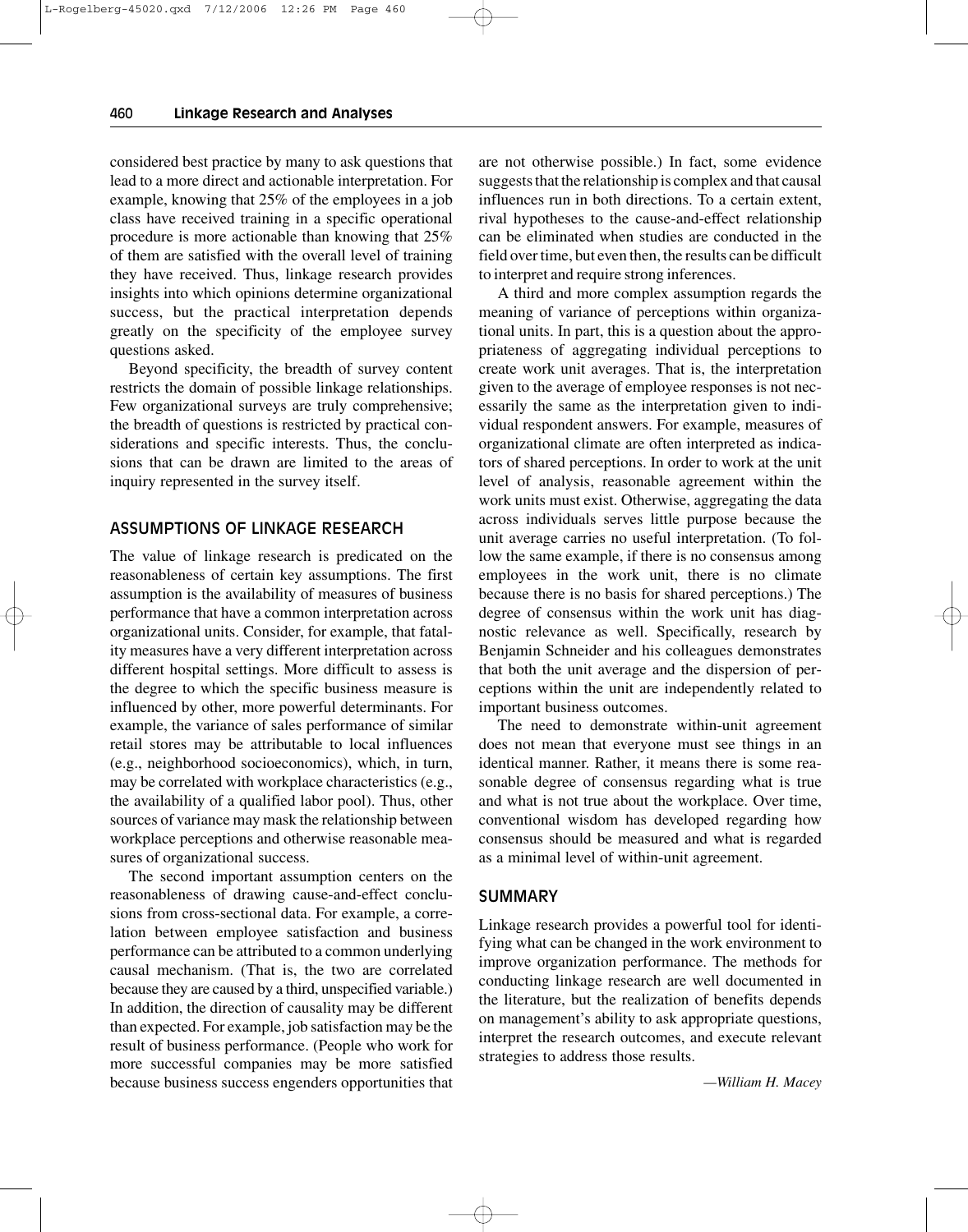L-Rogelberg-45020.qxd 7/12/2006 12:26 PM Page 461

*See also* Feedback; Organizational Climate; Person– Environment Fit; Person–Organization Fit

#### **FURTHER READING**

- Dietz, J., Pugh, S. D., & Wiley, J. W. (1994). Service climate effects on customer attitudes: An examination of boundary conditions. *Academy of Management Journal, 47,* 81–92.
- Schneider, B., Salvaggio, A. N., & Subirats, M. (2002). Service climate: A new direction for climate research. *Journal of Applied Psychology, 87,* 220–229.
- Schneider, B., & White, S. S. (2004). *Service quality: Research perspectives.* Thousand Oaks, CA: Sage.
- Schneider, B., White, S. S., & Paul, M. C. (1998). Linking service climate and customer perceptions of service quality: Test of a causal model. *Journal of Applied Psychology, 83,* 150–163.
- Wiley, J. W. (1996). Linking survey results to customer satisfaction and business performance. In A. I. Kraut (Ed.), *Organizational surveys: Tools for assessment and change.* San Francisco: Jossey-Bass.

# **LOCUS OF CONTROL**

Locus of control is a personality variable that reflects a person's general beliefs about whether he or she is in control or whether external forces are in control. Individuals who believe they are in control are called *internals*, whereas people who believe that external forces (luck, fate, or powerful others) are in control are called *externals*.

Studies of locus of control originate from the field of social psychology—specifically within the framework of social learning theory developed by J. B. Rotter (1954, 1966). The concept of locus of control addresses assumptions about one's responsibility for good or bad events. Internals attribute events in their lives to their own actions, motivations, or competencies, whereas externals attribute events to outside forces such as luck, chance, or powerful others.

# MISCONCEPTIONS ABOUT LOCUS OF CONTROL

Researchers have expressed concern about the theoretical and measurement issues involved with locus of control, claiming that the concept has been overgeneralized and oversimplified. There is a misconception

that internality is invariably associated with positive elements and that externality is associated with negative events. In reality, however, people cannot exercise control over all events or situations—hence, we should try to alter what can be changed but accept what cannot be changed. Therefore, it is more meaningful to distinguish objective work control from people's beliefs and perceptions about control. Locus of control is a personality variable that concerns whether a person believes he or she can control certain types of events, whereas a *control perception* concerns whether a person can influence a particular event at a specific time.

In 1982, Rothbaum, Weisz, and Snyder proposed two categories of control, primary and secondary. *Primary control* consists of actions that a person takes to change the world or attempts to adapt the world to the person. *Secondary control* involves changing the self to fit the external environment. This two-process model of perceived control discusses not only the sources of control (i.e., locus of control) but also the direction or motivation of control.

## MEASUREMENT OF LOCUS OF CONTROL

Julian Rotter's Internal-External Locus of Control Scale, published in 1966, is the most commonly used and cited locus of control instrument. It comprises 23 items. Since the early 1980s, more than 30 locus of control measurement scales have been developed and adapted to different domains or work settings, such as the Work Locus of Control Scale, developed by P. E. Spector in 1988, and the Vocational Locus of Control Scale, developed by Genevieve Fournier and Chantale Jeanrie in 1999. These researchers found that their locus of control scales are better predictors of situation-specific behavior than Rotter's scale.

## THE IMPORTANCE OF LOCUS OF CONTROL AS A STRESS MODERATOR

The concept of locus of control has been examined in many disciplines, including psychology, education, and medicine. Internal locus of control has been found to moderate stressful life events and may alleviate emotional distress among cancer patients.

In the field of industrial/organizational psychology—specifically, in research on job stress and wellbeing—Spector used his control model of stress to explain that control helps to filter perceptions of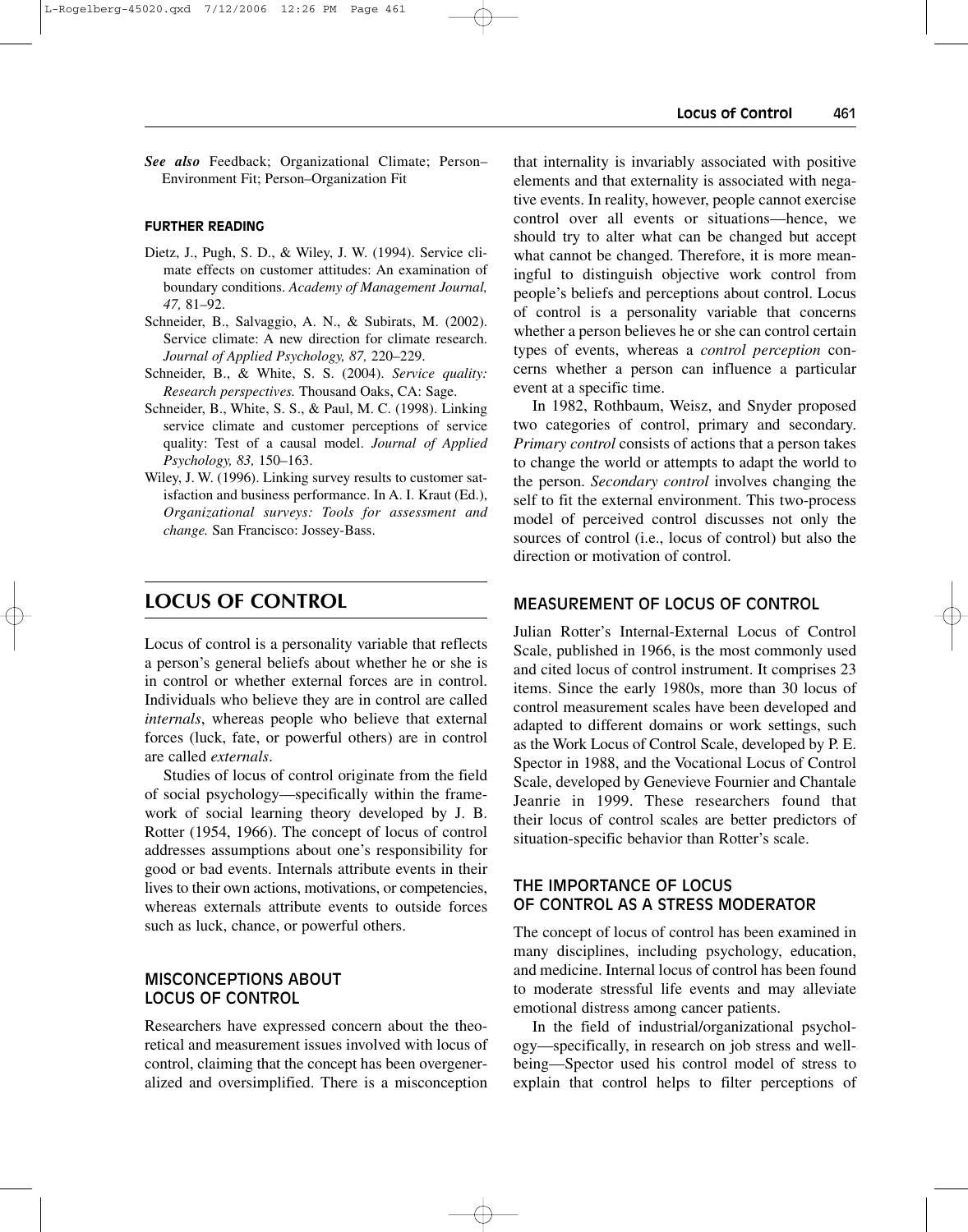#### 462———**Longitudinal Research/Experience Sampling Technique**

situations and influences whether situations are appraised as threatening. A person who perceives low control is more likely to appraise situations as job stressors. In Spector's 1986 meta-analysis, he stated that internal locus of control is related to a lower perception of work role stress (role conflict and role ambiguity) and less physical and psychological strain.

The moderating role of locus of control between job stressors and job strains has been well established. For example, work locus of control has been found to be a stress moderator in certain professions in Western and Chinese societies, a finding noted by Oi-ling Siu and colleagues in 1998 and 2002 and by Spector in 1988.

# CROSS-CULTURAL STUDIES OF LOCUS OF CONTROL AND PERCEIVED CONTROL

Several studies have compared locus of control among country samples. Asians appear to believe that they have less personal control than Americans and those from other Western countries. For example, in 2002, Spector and his colleagues studied work locus of control across 24 nations. They found that Asian samples (e.g., Japan, Hong Kong, China) scored more external on the Work Locus of Control Scale than samples from other regions of the world, including North America and Europe.

In 2004, Spector and his colleagues argued that Asians scored more external on locus of control and appeared to be more passive than Americans because the research was conducted mainly with U.S. developed constructs and scales, which assess primary control. Spector and his colleagues expanded the notion of control beliefs by developing scales to assess secondary control beliefs and the new construct of *socioinstrumental control* beliefs (i.e., control through interpersonal relationships). They suggested that views of Asians as passive avoiders of control at work may be incorrect, a result of overlooking socioinstrumental control.

# LOCUS OF CONTROL AND POSITIVE HEALTH PSYCHOLOGY

In the 21st century, locus of control is considered one of the human virtues that promote *eustress,* a positive psychological response to a stressor. Internals are believed to be more likely to appraise demands as opportunities rather than threats, and they are more likely to select problem-solving forms of coping as a first choice rather than emotion-focused coping mechanisms. As a result, it is uncommon for internals to report immune-system dysfunctions and related illnesses.

*—Oi-ling Siu*

*See also* Control Theory

# **FURTHER READING**

- Fournier, G., & Jeanrie, C. (1999). Validation of a five-level locus of control scale. *Journal of Career Assessment, 71,* 63–89.
- Rothbaum, F., Weisz, J. R., & Snyder, S. S. (1982). Changing the world and changing the self: A two-process model of perceived control. *Journal of Personality and Social Psychology, 42,* 5–37.
- Rotter, J. B. (1954). *Social learning and clinical psychology.* Englewood Cliffs, NJ: Prentice Hall.
- Rotter, J. B. (1966). Generalized expectancies for internal versus external control of reinforcement. *Psychological Monographs, 80*(1).
- Siu, O. L., & Cooper, C. L. (1998). A study of occupational stress, job satisfaction, and quitting intention in Hong Kong firms: The role of locus of control and organizational commitment. *Stress Medicine, 14,* 55–66.
- Siu, O. L., Spector, P. E., Cooper, C. L., Lu, L., & Yu, S. F. (2002). Managerial stress in greater China: The direct and moderator effects of coping strategies and work locus of control. *Applied Psychology, 51,* 608–632.
- Spector, P. E. (1986). Perceived control by employees: A meta-analysis of studies concerning autonomy and participation at work. *Human Relations, 39,* 1005–1016.
- Spector, P. E. (1988). Development of the Work Locus of Control Scale. *Journal of Occupational Psychology, 61,* 335–340.
- Spector, P. E., Cooper, Sanchez, et al. (2002). Work locus of control and well-being at work: How generalizable are Western findings? *Academy of Management Journal, 45*(2), 453–466.
- Spector, P. E., Sanchez, J. I., Siu, O. L., Salgado, J., & Ma, J. (2004). Eastern versus Western control beliefs at work: An investigation of secondary control, socioinstrumental control, and work locus of control in China and the U.S. *Applied Psychology, 53,* 38–60.

# **LONGITUDINAL RESEARCH/ EXPERIENCE SAMPLING TECHNIQUE**

Longitudinal research involves the collection and analysis of comparable data at more than one point in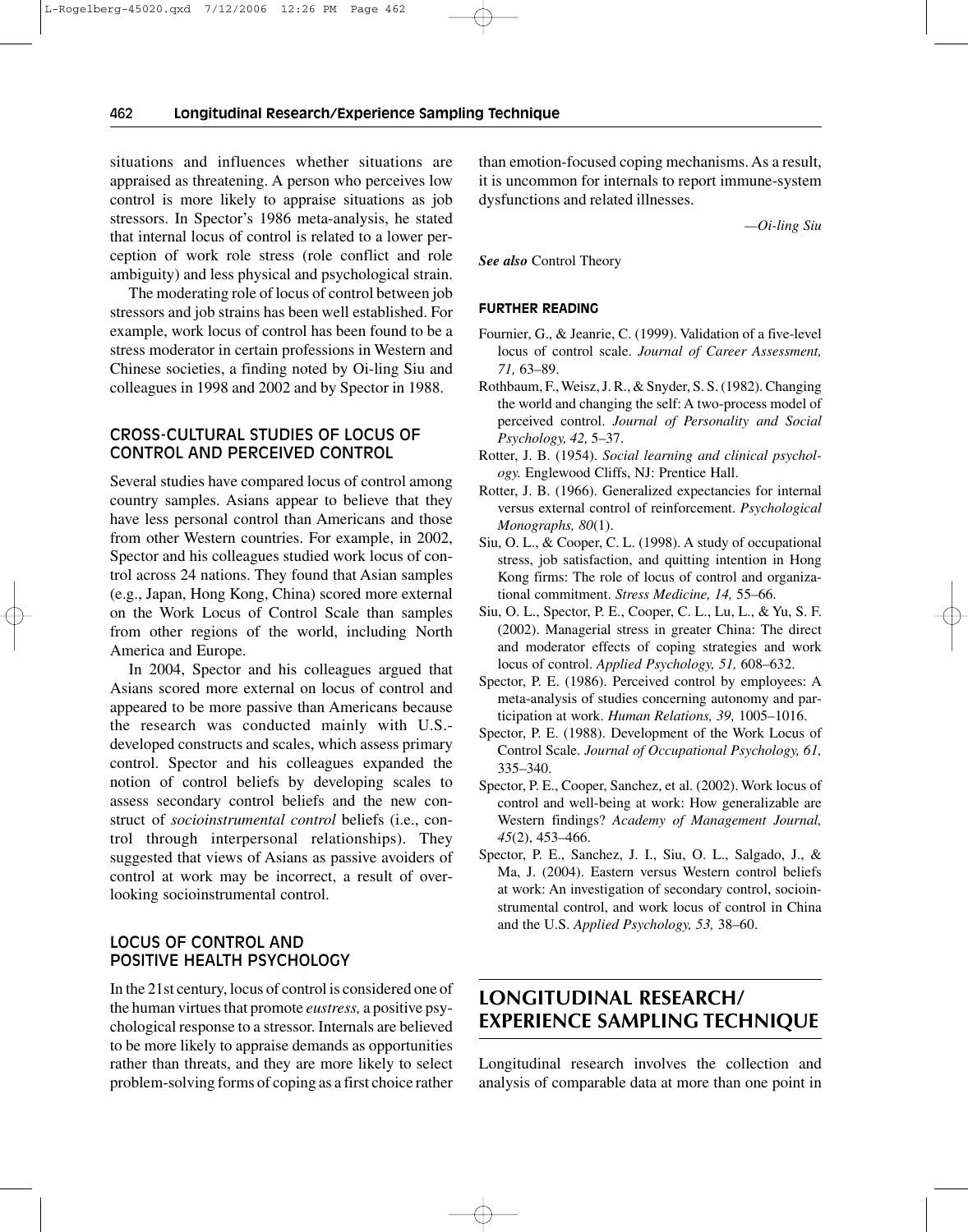time. The exact number of time points and the interval between time points depend on the nature of the investigation. A longitudinal design is desirable for many research investigations because it enables an assessment of change over time. The history of research methods in industrial/organizational psychology shows the increasing importance of longitudinal designs (although they are still relatively rare) and advances in associated analytical methods. Experience sampling is one method of longitudinal research in which people are asked to report on particular aspects of their everyday experiences at frequent intervals (which may be more than once a day). This form of longitudinal research has become more commonplace in industrial/organizational psychology in recent years because of its potential for capturing the dynamic nature of work experiences.

## LONGITUDINAL RESEARCH

The defining characteristic of *longitudinal research* is that it examines how data change over time. This contrasts with cross-sectional research, in which data are collected and analyzed at only one point in time in order to provide a single snapshot of the variables being studied. Research in which cross-sectional data collection is repeated over time—for example, when a survey is readministered in an organization—is considered longitudinal only if the analysis compares the data from different time points (rather than examining the data from each time point in isolation).

Data can be collected over time from the same sample or from different samples in longitudinal research. Retaining the same sample can be difficult from a practical viewpoint, but it allows the researcher to identify how individuals change over time and eliminates the possibility that identified changes are attributable to differences between samples rather than changes over time. Longitudinal data can be quantitative, qualitative, or both. There are many methods for collecting longitudinal data, but the measures used should be consistent over time so that identified changes cannot be attributed to changes in instrumentation. There are a variety of techniques for analyzing longitudinal data, including time-series analysis, longitudinal multilevel modeling, and latent variable modeling. Usually, studies that sample a large number of equally spaced time points (time-series analysis) offer the greatest potential for identifying the causes and nature of effects.

## **Types of Longitudinal Research**

Five main types of longitudinal research study can be identified:

- 1. A *trend study* compares different groups from the same population at different points in time. It can provide information about net change but not individual change.
- 2. A *panel study* tracks the same individuals at fixed intervals over a period of time, which often covers many years.
- 3. A *cohort study* follows a sample of individuals from a particular group (e.g., an age or an employment group) at fixed intervals over a period of time. It is usually a form of panel study, but it becomes a trend study if a new sample is observed at each time point. A number of cohorts can be simultaneously observed and compared over time, which can be useful for separating the effects of maturational and external influences. For example, comparing different age cohorts measured at the same point in time and the same age cohorts measured at different points in time can help distinguish changes that normally occur as people get older from changes resulting from shifts in employment. If a cohort has received a treatment or intervention, the study is also a quasi-experiment because the individuals have not been assigned randomly to the groups being compared.
- 4. An *intervention study*—which is also a form of quasi-experiment—examines the effects of a naturally occurring intervention (e.g., occupational retirement) or an imposed intervention (e.g., a stressprevention program) by comparing data collected from a group on one or more occasions, both before and after it receives the intervention. Collecting data at the same times from a comparison or control group that has not received the intervention can help to establish whether the changes resulted from the intervention.
- 5. An *experience sampling study* obtains reports from the same individuals on many occasions at frequent intervals. It is distinguished by its focus on individuals' immediate experiences in their natural environment and its high frequency of reporting.

Retrospective studies, in which participants recall aspects of their life histories or recent past, are sometimes also labeled longitudinal, but this is not strictly accurate because, although they cover periods of time, they do not usually involve real-time sampling at more than one time point. In genuinely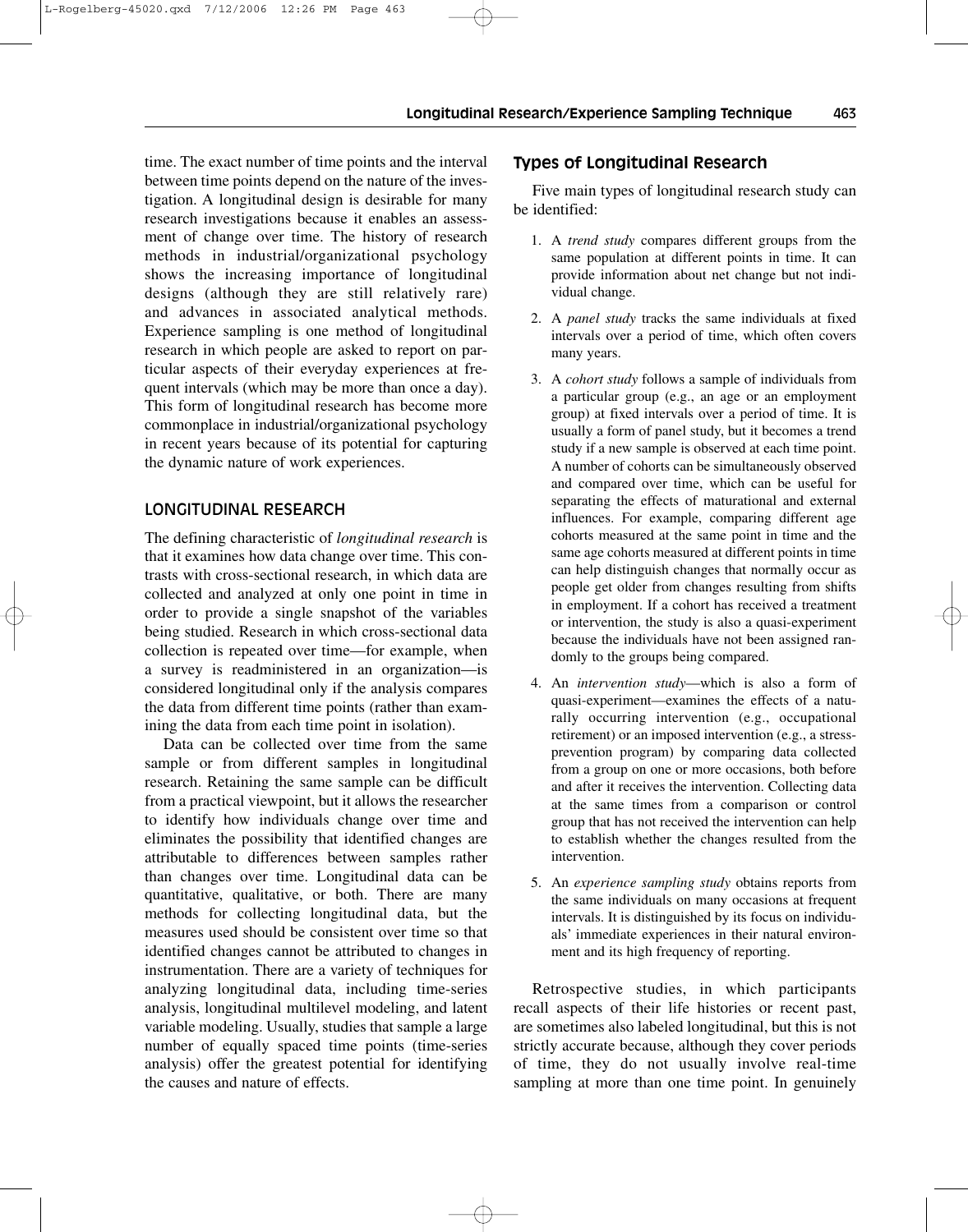#### 464———**Longitudinal Research/Experience Sampling Technique**

longitudinal retrospective studies, participants report at consecutive time points on their experiences since the last time point. Prospective studies are often preferred, however, because they are less susceptible to the problem of memory recall.

#### **Advantages and Disadvantages**

Longitudinal research is advantageous in situations in which the investigator wishes to (a) focus on change or patterns of change; (b) measure the duration of an effect; (c) investigate causal processes, including sleeper or delayed effects; (d) separate maturational and external influences; or (e) establish the effects of an intervention.

However, a number of disadvantages are also associated with longitudinal research. First, it can be difficult to retain participants between time points for example, they may leave their job or no longer wish to participate. Sample sizes, therefore, commonly become smaller over time, and changes in the findings may actually reflect this attrition (or mortality) rather than true change if individuals drop out on a systematic basis. Second, there is the potential for reactivity—that is, responses may be influenced by previous participation, or respondents may actually change themselves as a consequence of participation. Third, longitudinal research has practical disadvantages in that it takes more time and resources to complete. Finally, although longitudinal research goes some way toward addressing the fact that psychological processes unfold in time, it still relies on the selection of discrete time points; therefore, what occurs between those time points must be inferred. Experience sampling is less prone to this problem because it uses frequent time points.

#### EXPERIENCE SAMPLING

The term *experience sampling method* (ESM) was coined during the late 1970s by Mihalyi Csikszentmihalyi to describe the technique of obtaining subjective reports of people's current experiences by signaling them at random times in their natural environment (using beepers, for example). Now, the term is used more broadly to refer to any research method that involves collecting subjective reports of episodic experiences from people on frequent occasions during their everyday life. This technique is also known by other names, including *diary methods*, *time sampling*, and *ecological momentary assessment*.

The interval between sampling points in ESM varies from study to study, but the majority use either a number of sampling points within each day or a once-daily schedule. In designing an ESM study, researchers must strike a balance between sampling frequency, duration of study, and time needed to complete measures so as not to place excessive demands on participants. The intense nature of experience sampling means that studies usually involve a smaller sample size and a smaller number of measures than cross-sectional survey studies, but the number of time points contributes to the method's statistical power and reliability.

Experience sampling uses many means to signal participants to respond (pagers, telephone calls, e-mail messages, and palmtop computer alarms) and to collect data (paper diaries, telephone interviews, online surveys, and palmtop computer programs). Computerized devices have certain advantages for signaling and collection—for example, they are able to record the exact times when participants respond and provide greater efficiency in data processing. A variety of measurement formats can be used in ESM studies to record the thoughts, activities, and feelings of respondents. Analysis of ESM data is complicated by the fact that observations are not independent.

## **Types of Experience Sampling Study**

There are three main types of experience sampling studies:

- 1. In *signal-contingent studies*, respondents report on their current experiences whenever they are prompted by a signal sent at quasi-random intervals. This procedure minimizes memory recall problems but may miss important low-frequency events. This type of study corresponds to the original intent of ESM.
- 2. In *interval-contingent studies*, a signal is sent at regular, fixed intervals, and respondents report on their experiences since the last signal. This procedure covers all events but relies on respondents' memory of them.
- 3. In *event-contingent studies*, respondents report on their experiences whenever a prespecified event